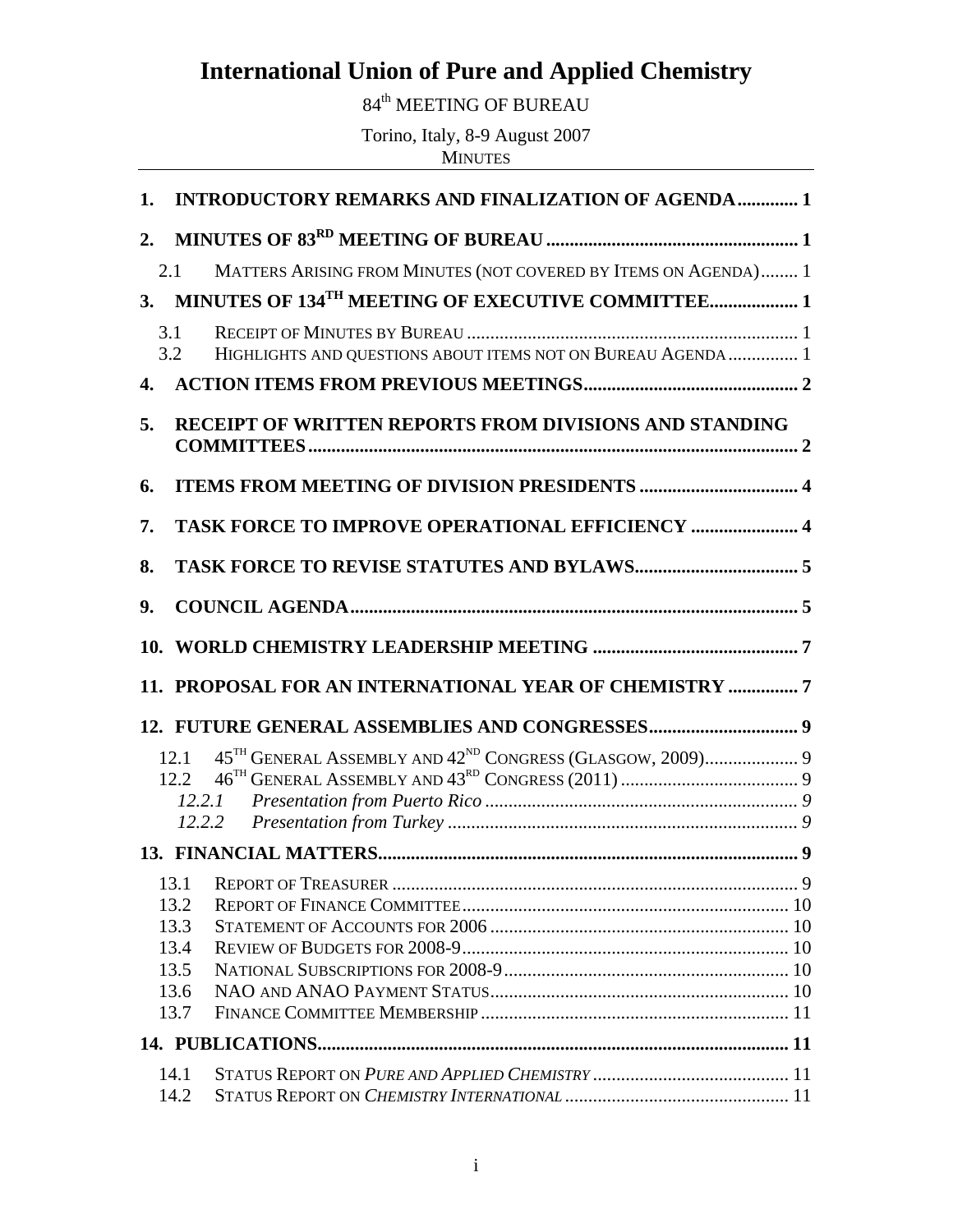## **Bureau Minutes Torino, 2007**

| 14.3<br>14.4                                                                                                          | APPROVAL OF PAC AND CI SUBSCRIPTION RATES FOR 2008 12                                                                          |  |  |  |  |  |
|-----------------------------------------------------------------------------------------------------------------------|--------------------------------------------------------------------------------------------------------------------------------|--|--|--|--|--|
|                                                                                                                       |                                                                                                                                |  |  |  |  |  |
| 15.1<br>15.2                                                                                                          | PROJECT COMMITMENTS AND EXPENSE, PROJECT APPROVALS  13                                                                         |  |  |  |  |  |
|                                                                                                                       |                                                                                                                                |  |  |  |  |  |
|                                                                                                                       |                                                                                                                                |  |  |  |  |  |
| 17.1<br>17.2                                                                                                          | GUIDELINES FOR THE APPOINTMENT OF JOINT IUPAC/IUPAP WORKING GROUPS<br>TO VALIDATE CLAIMS FOR THE DISCOVERY OF NEW ELEMENTS  14 |  |  |  |  |  |
|                                                                                                                       | 18. FELLOWS AND AFFILIATE MEMBERSHIP PROGRAMS 14                                                                               |  |  |  |  |  |
|                                                                                                                       |                                                                                                                                |  |  |  |  |  |
|                                                                                                                       | 20. IUPAC WEB SITE AND OTHER PUBLICITY ABOUT THE UNION 15                                                                      |  |  |  |  |  |
| 20.1                                                                                                                  |                                                                                                                                |  |  |  |  |  |
|                                                                                                                       |                                                                                                                                |  |  |  |  |  |
|                                                                                                                       |                                                                                                                                |  |  |  |  |  |
| 22.1<br>22.2<br>22.3                                                                                                  | SUPPORT FOR CONFERENCES IN SCIENTIFICALLY EMERGING REGIONS AND                                                                 |  |  |  |  |  |
|                                                                                                                       | 23. APPROVAL OF MEMBERSHIP OF DIVISION COMMITTEES  17                                                                          |  |  |  |  |  |
| 24. THE IMPACT OF ADVANCES IN SCIENCE AND TECHNOLOGY ON THE<br><b>CHEMICAL WEAPONS CONVENTION: ZAGREB WORKSHOP 18</b> |                                                                                                                                |  |  |  |  |  |
|                                                                                                                       |                                                                                                                                |  |  |  |  |  |
|                                                                                                                       |                                                                                                                                |  |  |  |  |  |
|                                                                                                                       |                                                                                                                                |  |  |  |  |  |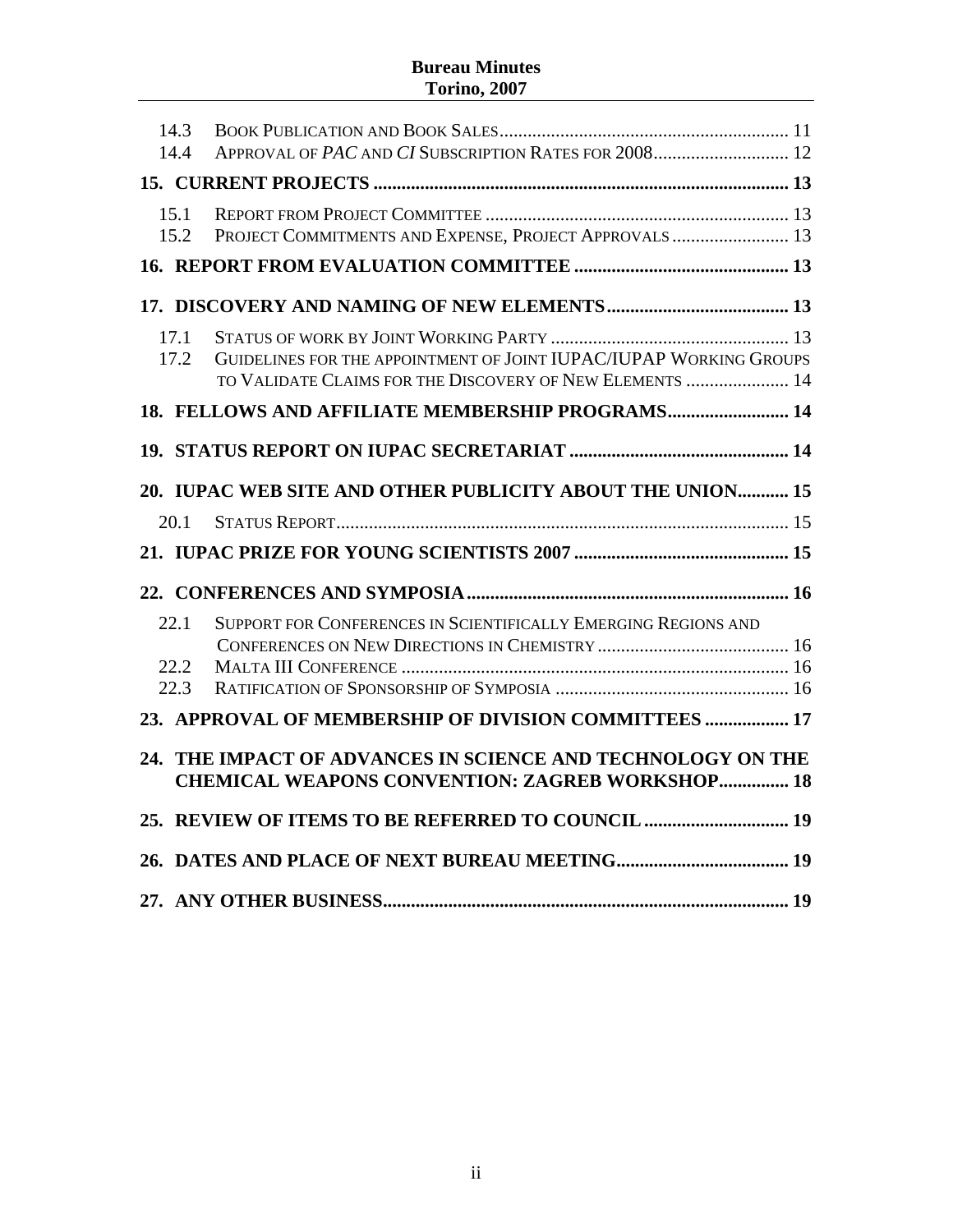## **International Union of Pure and Applied Chemistry**

## 84th MEETING OF BUREAU

Torino, Italy, 8-9 August 2007 **MINUTES** 

| Attendees: | Prof. B. R. Henry, Chairman, Prof. D. StC. Black, Prof. C. M Brett,<br>Dr. C. F. Buxtorf, Dr. M. C. Cesa, Prof. S. Chandrasekaran, |
|------------|------------------------------------------------------------------------------------------------------------------------------------|
|            | Prof. P. W. Erhardt, Prof. M. Isobe, Prof. J-I. Jin, Dr. A. Kallner,                                                               |
|            | Prof. W. Klein, Prof. R. Lobinski, Prof. P. G. Mahaffy, Dr. J. M. Malin,                                                           |
|            | Dr. G. P. Moss, Prof. N. J. Moreau, Prof. S. Penczek,                                                                              |
|            | Prof. O. M. Nefedov, Dr. K. D. Racke, Dr. E. Reichmanis, Dr. A. Smith,                                                             |
|            | Prof. L. K. Sydnes, Prof. M. C. E. van Dam-Mieras, Prof. A. R. West                                                                |
| Absent:    | Prof. C. Bai                                                                                                                       |
| Guests:    | Dr. F. Meyers, Prof. G. Somsen, Prof. R. D. Weir                                                                                   |
| Secretary: | Dr. J. W. Jost, Executive Director                                                                                                 |

#### 1. **INTRODUCTORY REMARKS AND FINALIZATION OF AGENDA**

Prof. Henry welcomed the members of the Bureau to the meeting. He thanked Prof. Giuseppe Della Gatta, Dr. Michela Sega and Dr. Elena Amico di Meane for the excellent arrangements for the General Assembly. Prof. Henry noted that the detailed Agenda provided for the meeting is a result of a recommendation by the Streamlining Task Group. The purpose of the detailed Agenda is to make clear which items are for information only, which items require a decision, and which items are for discussion. The expectation is that this will speed up action on those parts of the Agenda that do not require discussion and allow more time for those items that do require discussion. The timings indicated on the detailed Agenda are intended to guide progress on the Agenda. There were no additional items for the Agenda.

## 2. **MINUTES OF 83RD MEETING OF BUREAU**

Prof. Henry noted that the minutes of the previous Bureau meeting had been approved by correspondence and were presented for information.

2.1 MATTERS ARISING FROM MINUTES (NOT COVERED BY ITEMS ON AGENDA)

There were no further matters arising from the Bureau Minutes.

## 3. **MINUTES OF 134TH MEETING OF EXECUTIVE COMMITTEE**

3.1 RECEIPT OF MINUTES BY BUREAU

Prof. Henry noted that the minutes of the Executive Committee meeting had been approved by correspondence and were presented for information.

3.2 HIGHLIGHTS AND QUESTIONS ABOUT ITEMS NOT ON BUREAU AGENDA

Prof. Henry noted that the Executive Committee had approved a proposal by the Finance Committee to add unspent project funds to the Strategic Operating Fund and to institute a new project termination process (see EC Minutes 15.2). There was some discussion of the project termination process. A number of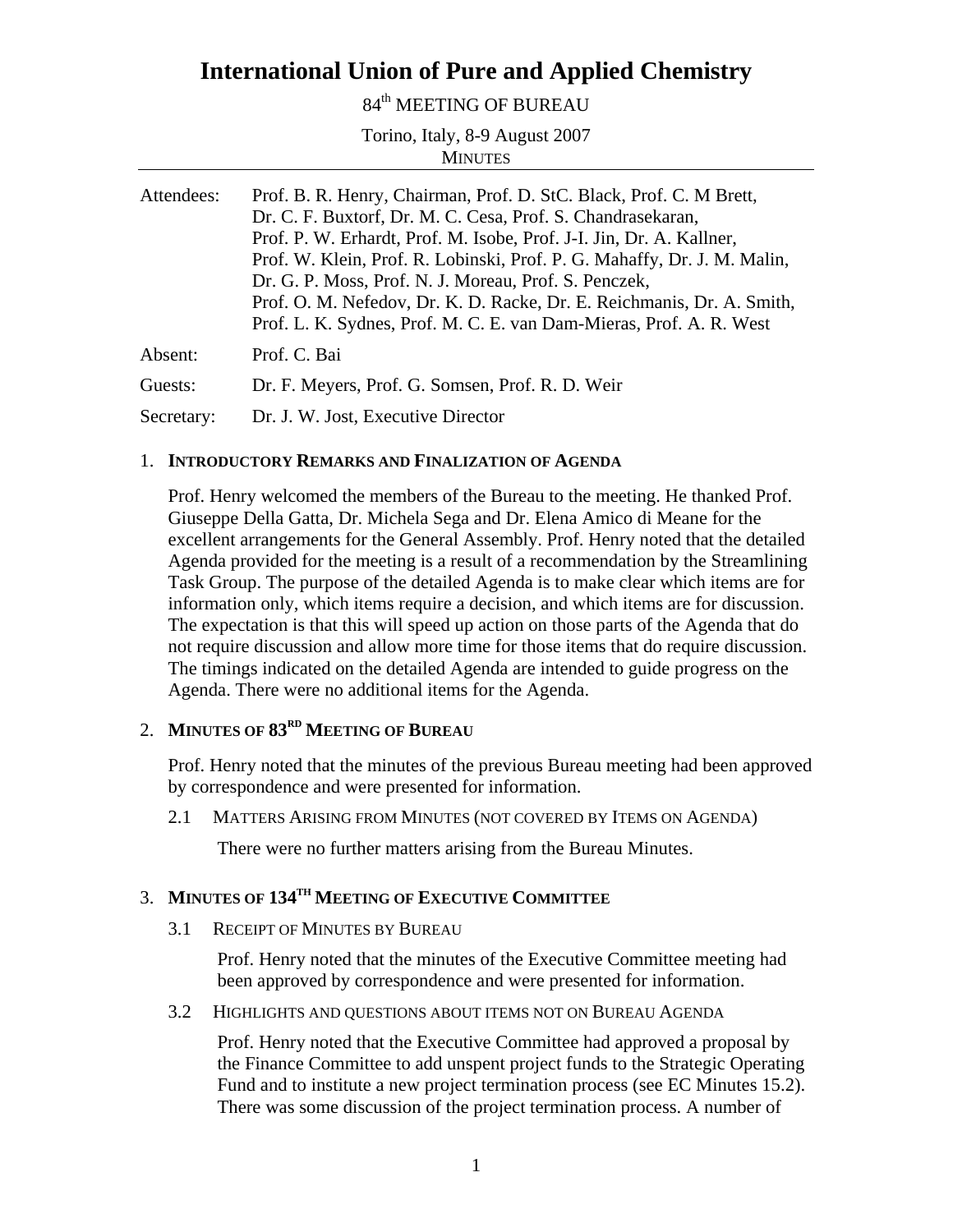Division Presidents expressed concern that a mechanical process had been instituted in place of the judgment of the Division Committees. Prof. Henry responded that the process was not mechanical, but rather was a process intended to remind Division Committees of the need to review progress of projects that were both past their planned completion date and that had not spent any of the funds allocated to them. Projects would only be terminated after the responsible Divisions had been asked to explain the situation. He also reminded the Bureau that the unexpended funds from terminated projects would now be added to the Strategic Opportunities Fund.

The mechanism for review of projects to be funded from the Strategic Opportunities Fund was briefly reviewed. Projects can be sent to the Project Committee designated for funding from the Strategic Opportunities Fund or the Project Committee can determine that a project is suitable for funding from the Strategic Opportunities Fund. In either case, the Project Committee will review the Project in the normal way and make a recommendation to the Executive Committee. The Executive Committee will make the final decision on funding.

#### 4. **ACTION ITEMS FROM PREVIOUS MEETINGS**

Prof. Henry reviewed the Action Items and asked that any changes be reported to the Executive Director.

#### 5. **RECEIPT OF WRITTEN REPORTS FROM DIVISIONS AND STANDING COMMITTEES**

The Division Presidents and Standing Committee Chairmen highlighted certain aspects of their written reports. Prof. Brett reported that the *Green Book* had been published and displayed a copy to the applause of the Bureau. He also reported that three Young Observers had attended the Division Committee meeting and will all be involved in projects to be submitted after the General Assembly. Prof. West reported that a Spanish translation of the revised *Red Book* had been published and was available at the General Assembly. He noted that currently the Materials Subcommittee, while nominally an interdivisional Subcommittee was in practice a Subcommittee of Division II. The Subcommittee has proposed that a higher profile organization is needed, perhaps a "cross-cutting" Commission. A formal proposal is being developed for presentation to the Executive Committee in November.

Prof. Isobe noted that the Division had published a series of books on Green Chemistry. Prof. Jin reported that an agreement had been reached with DSM for an IUPAC-DSM prize in Performance Materials of EUR 50 000 plus sponsorship of a special symposium at the World Polymer Congress. The agreement will be signed soon after the General Assembly and the fist prize will be awarded at the upcoming World Polymer Congress in 2008. Prof. Lobinski reported that FIZ Chemie Berlin had made no significant progress in converting the Stability Constants database from a PC based system to a web-based system. Prof. Henry noted that he had discussed the subject with Dr. Deplanque and completing of the web-based system was expected by the second quarter of 2008. Dr. Meyers commented that Prof. Kip Powell had met with Dr, Deplanque and they had agreed on a timeline for the conversion.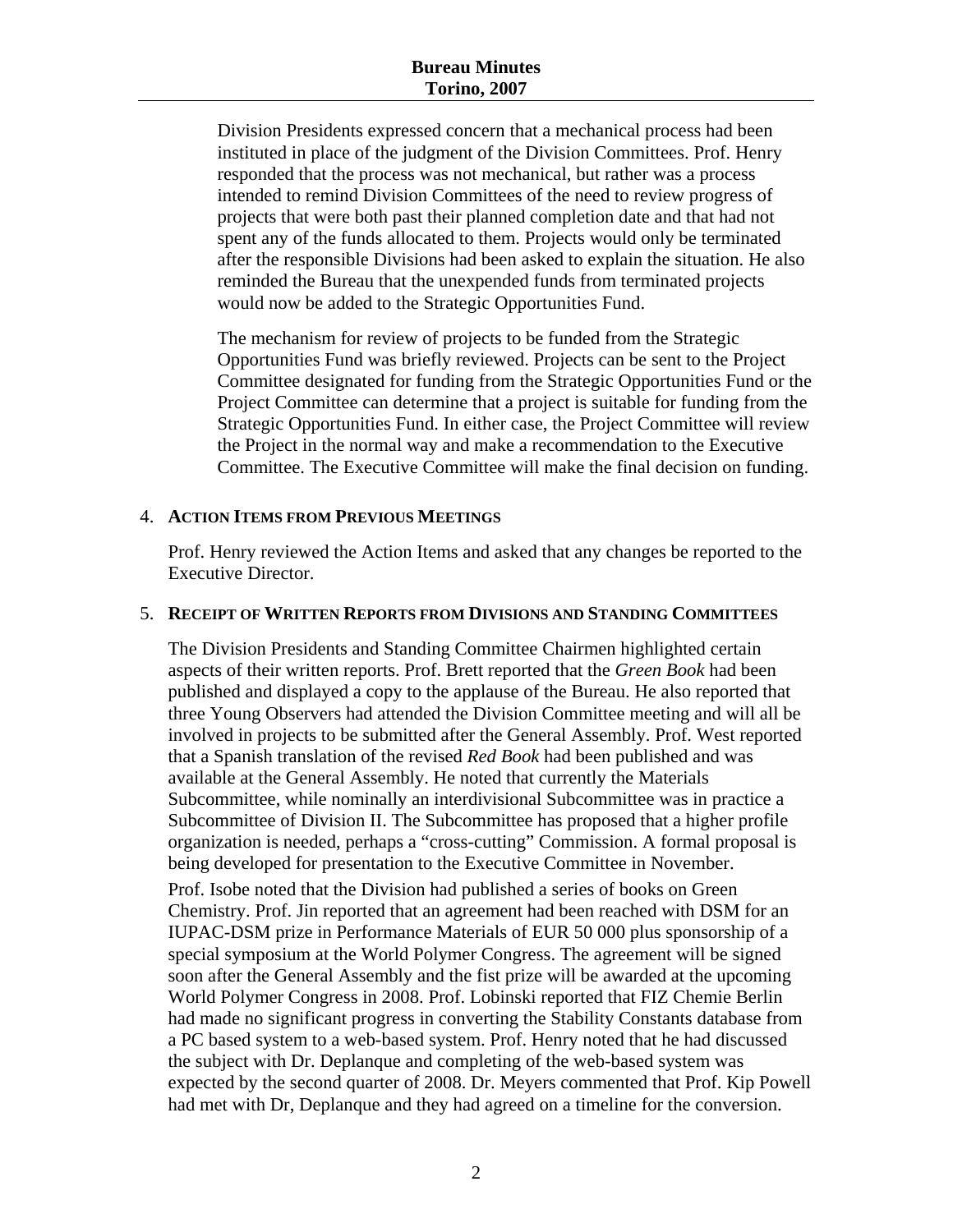Dr. Racke reported that the Division had focused on revitalizing the area of Food Chemistry at its Division Committee meeting. Three projects were approved in this area and four new members appointed to the Division Committee with expertise in Food Chemistry. Dr. Erhardt reported that the Division had elected a new President, Prof. Templeton, due to the inability of the Vice President to serve as a result of the sanctions applied to his National Adhering Organization, Brazil. He also noted that the Division had displayed a number of posters at the Congress highlighting the work of the Division. Prof. Moss reported that hash version of INChI was in beta testing and would soon be released for general use. This new version of INChI would be more suited for use in certain applications because it would have a fixed length rather than the variable length of the regular INChI code. He also noted that flyers promoting the two color books recently published by the Royal Society of Chemistry, the *Green Book* and the *Red Book*, would be distributed to IUPAC sponsored conferences over the next few months.

Dr. Cesa reported on plans for the improvement and enhancement of the Company Associate program. He noted that COCI and CCE were cooperating on a project to publicize the scientific method. He also noted that the Committee had made special efforts to raise funds for its projects from outside sources. He reported that efforts were continuing to have IUPAC formally listed as a Non Governmental Organization with those international organizations that had formal requirements for recognition of NGOs. Dr. Cesa noted that the Committee planned to hold a Chemical Safety Training Workshop at an upcoming workshop in Kuala Lumpur. He reported that the Committee was studying the establishment of an industrial prize in cooperation with a major chemical company. He concluded by noting that he and other members of the Committee had visited a number of Division Committees and felt that these visits had been very productive and would lead to future cooperation.

Dr. Malin reported that the CHEMRAWN Committee was planning to organize a session on Ethics and Development at the 2009 Congress. He also reported that a book based on CHEMRAWN XV, held in 2004, on "Chemistry for Water" had recently been published. He noted that CHEMRAWN XVII "Greenhouse Gas Mitigation" had recently been held and that CHEMRAWN XII "Chemistry, Sustainable Agriculture and Human Well Being in Sub-Saharan Africa" would be held in December.

Prof. Mahaffy noted that a major activity of CCE, the proposal for an International Year of Chemistry, would be discussed later in the Agenda. He reported that the Committee had established partnerships with UNESCO and the Chemical Heritage Foundation. He also reported that he had made very productive visits to a number of Division Committees. He noted that CCE was planning to organize outreach efforts at IUPAC sponsored conferences. He then thanked Dr. Meyers for her assistance in the work of the Committee.

*Action Item: Prepare proposal for an Interdivisional Committee on Materials Chemistry for consideration by the Executive Committee in November. Responsible: Prof. West.*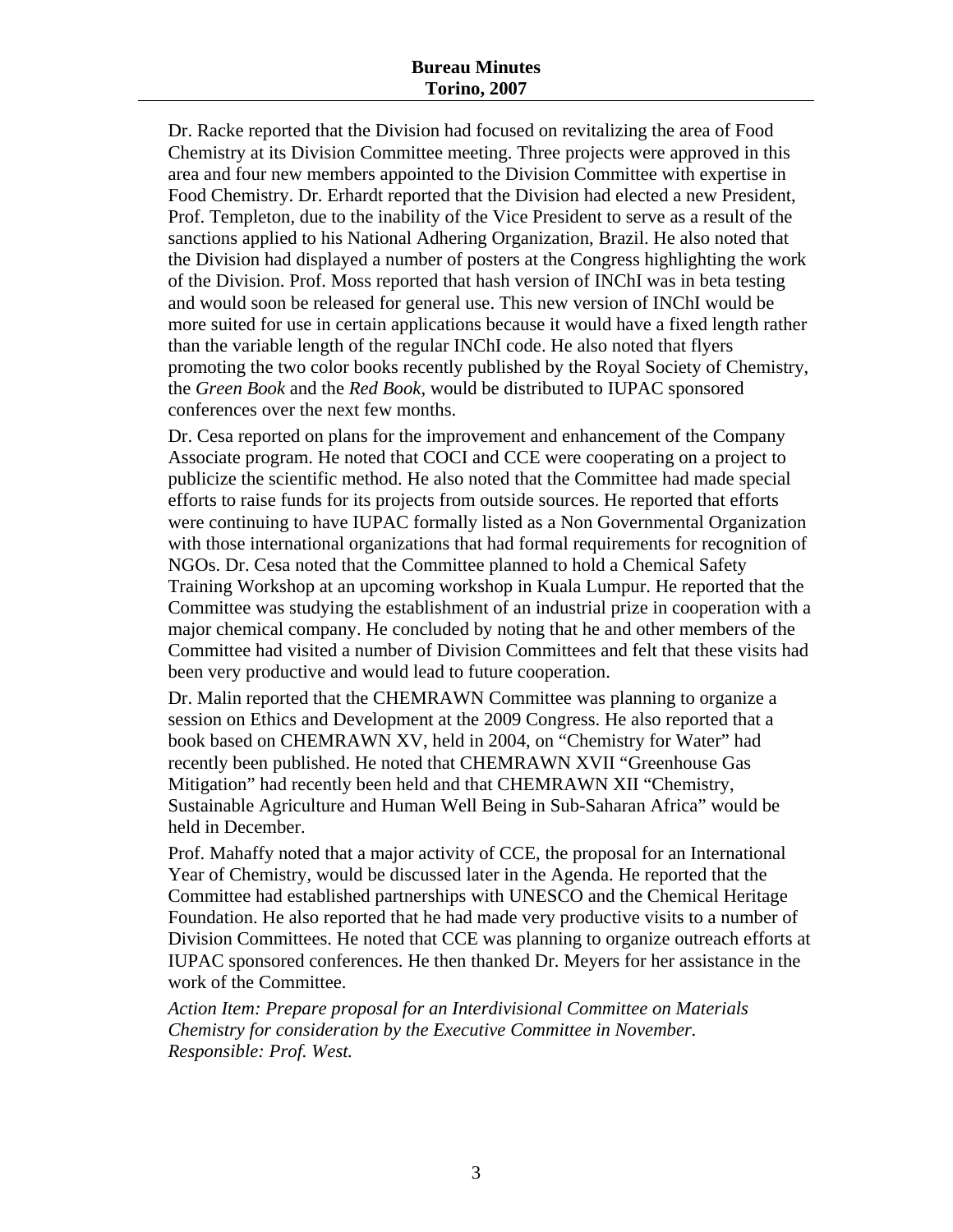#### 6. **ITEMS FROM MEETING OF DIVISION PRESIDENTS**

Dr. Racke reported that the Secretariat staff had presented a tutorial session on various operational aspects of the work of Division and Standing Committee officers. Division Presidents and Standing Committee Chairmen as well as other Division and Standing Committee officers attended the session. All those who participated found the session very worthwhile and thanked the Secretariat staff for organizing the session. The PowerPoint slides used for the presentations would be made available for future reference. The Division Presidents held their normal private session after the presentation and discussed a number of subjects of mutual interest. The main topic of discussion was the project termination process, which had been clarified in Item 3 above. The Division Presidents also suggested that the Secretariat no longer copy Divisions not directly involved in regular Division sponsored Conferences when circulating the approval requests for these conferences. They also suggested that the conference approval requests contain a questionnaire to facilitate responses. The comment was made that the IUPAC web site could be more attractive to nonmembers. The Presidents suggested that the schedule for electing new members be made public earlier and asked that some flexibility be allowed so that final decisions could be made at the General Assembly. Prof. Black noted the importance of completing the election and selection process for Division Committees before the General Assembly so that the Bureau could provide input on the proposed membership. He pointed out that the new schedule for Bureau meetings implied that approval of Division Committee would now occur in the second quarter of the year of the General Assembly. This would require that the process begin earlier in the biennium. The Secretariat will distribute a schedule for the process early in 2008. He also emphasized the importance of deciding on the Division Officers for the coming biennium at the off year meeting of the Division Committees.

*Action Item: Secretariat to change copy procedure for Conference Sponsorship Approval requests.* 

*Responsible: Secretariat* 

*Action Item: Develop questionnaire for Conference Sponsorship Approval. Responsible: Secretariat.* 

*Action Item: Develop schedule for Division Committee nomination and election process.* 

*Responsible: Secretariat.*

#### 7. **TASK FORCE TO IMPROVE OPERATIONAL EFFICIENCY**

Prof. Henry reported that the Task Force's report reviewed the functions and current operations of the Union's governing bodies, Council, Bureau, and Executive Committee. The report then suggested improvements in communications and operations, especially of the various meetings of these bodies. This detailed Agenda is the result of one of the suggestions of the report. One recommendation in the report, that the Chairmen of the three operating Standing Committees (CCE, CHEMRAWN, and COCI) who are now ex officio members of the Bureau without voting rights be made voting members of the Bureau, will require a change in the Bylaws and cannot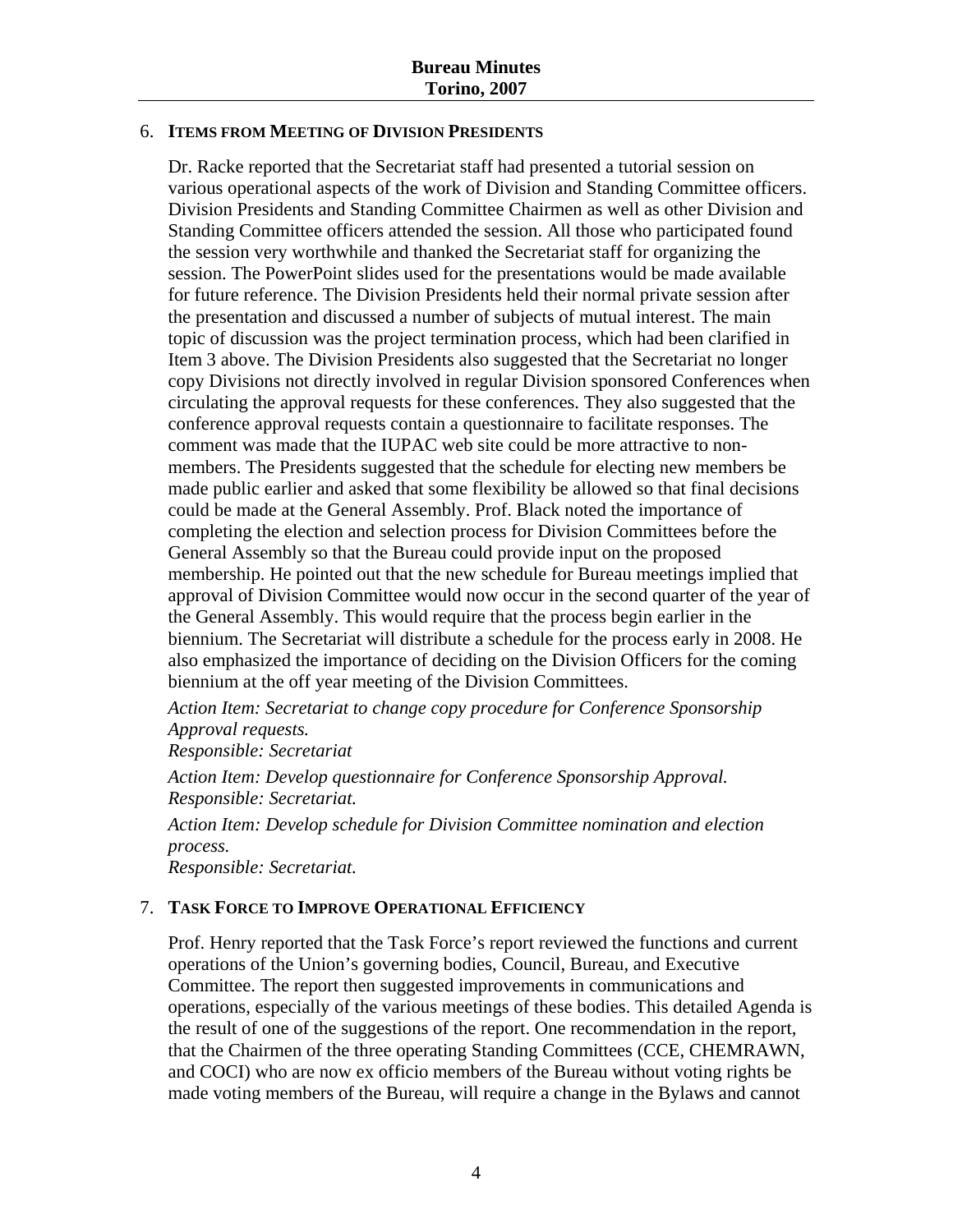be addressed until 2009.

Prof. Henry noted that the other major change resulting from a recommendation of the Task Force is a change to Bureau and Executive Committee meeting times. One change is the elimination of the main meeting of the Bureau from General Assembly. The brief Bureau meeting after the Council meeting will continue to be held; however, the main meeting of the Bureau during the General Assembly year will occur before the General Assembly, in the second quarter. The Executive Committee will now meet in the third or fourth quarter of the year. This means that the Executive Committee will meet soon after the General Assembly in a General Assembly year while the Bureau will have its first meeting of the new biennium in the second quarter. Thus both the Executive Committee and the Bureau will begin work much earlier in the biennium than in the past. The meeting of the Executive Committee in the fourth quarter of the General Assembly year would replace the meeting of incoming and outgoing officers that had been customarily held at that time.

This change in meeting schedules will bring new officers and members of the Bureau into the work of the Union much earlier in their terms of office. It will also enable the Bureau at its meeting in the second quarter of the General Assembly year to have more meaningful discussions of the Council Agenda.

One other recommendation of the Task Force that has been adopted is that the Executive Committee will hold a brief meeting after all Bureau meetings to discuss implementation of recommendations made by the Bureau.

## 8. **TASK FORCE TO REVISE STATUTES AND BYLAWS**

Prof. Black reported that the Committee has made an initial survey of the Statutes and Bylaws and located out of date or no longer relevant sections. It is planned to have the proposed changes available for review by the National Adhering Organizations in mid 2008.

#### 9. **COUNCIL AGENDA**

Prof. Henry noted that the Korean Chemical Society has requested that the National Adhering Organization for Korea be changed to the Korean Federation of Science and Technology Societies. This is Council Agenda Item 16.

He then noted that three organizations have applied for National Adhering Organization status. These are: the Sociedad Cubana de Química, the Chemical Society of Ethiopia and the Programa de Desarrollo de Ciencias Básicas (Uruguay). The Federación Latinoamericana de Asociaciones Químicas (FLAQ) has applied for Associated Organization status. This is *Council* Agenda Item 17.

Motions 1-5 relate to these two Council Items. These Motions were moved and seconded and passed unanimously.

**Motion 1**: *The Bureau recommends that the request to change the National Adhering Organization of Korea from the Korean Chemical Society to the Korean Federation of Science and Technology Societies be approved by Council.*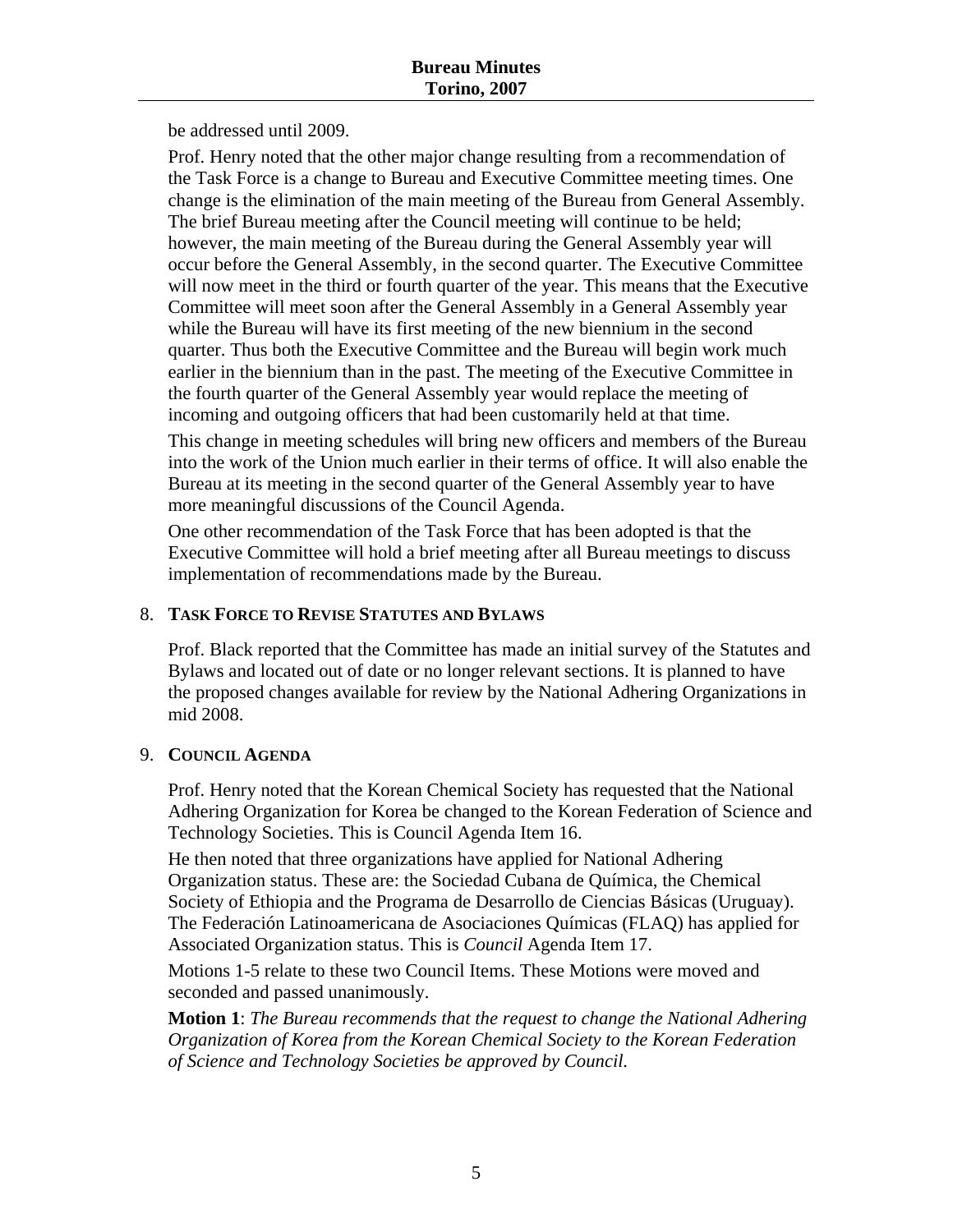**Motion 2**: *The Bureau recommends that the application of the Sociedad Cubana de Química to become an IUPAC National Adhering Organization be approved by Council.*

**Motion 3**: *The Bureau recommends that the application of the Chemical Society of Ethiopia to become an IUPAC National Adhering Organization be approved by Council.*

**Motion 4**: *The Bureau recommends that the application of the Programa de Desarrollo de Ciencias Básicas (Uruguay) to become an IUPAC National Adhering Organization be approved by Council.*

**Motion 5**: *The Bureau recommends that the application of the Federación Latinoamericana de Asociaciones Químicas for Associated Organization status be approved by Council.* 

Prof. Henry reported that the following nominations had been received [*Council Agenda Item 4*]

*President* 

Prof. Jung-Il Jin (Korea) Dr. Anders Kallner (Sweden) Prof. Nicole J. Moreau (France)

*Vice President*  Prof. Jung-Il Jin (Korea) Prof. Nicole J. Moreau (France)

*Secretary General*  Prof. David St.C. Black (Australia)

*Treasurer*  Prof. John Corish (Ireland) Dr. David Schutt (USA)

*Elected Members of the Bureau (Four minimum)*  Prof. Dusan Berek (Slovakia) Prof. Giuseppe Della Gatta (Italy) Prof. Vladyslav Goncharuk (Ukraine) Prof. Minoru Isobe (Japan) Dr. Anders Kallner (Sweden) Prof. Venceslav Kaucic (Slovenia) Prof. Werner Klein (Germany) Prof. Ram S. Lamba (Puerto Rico) Prof. Natalia Tarasova (Russia)

Prof. Henry explained that while the Bylaws set the minimum number of Elected Members at ten, the Bureau may set a number greater than ten. Bureau may also, if it chooses, make recommendations on any candidates for officer or Elected Member of the Bureau. Motions 6 and 7 were moved and seconded and passed unanimously.

**Motion 6**: *The Bureau has decided to set the number of Elected Members of the Bureau for 2008-9 at ten.*

**Motion 7**: *The Bureau does not have any specific recommendations regarding any of the candidates for Officer or Elected Member of the Bureau.*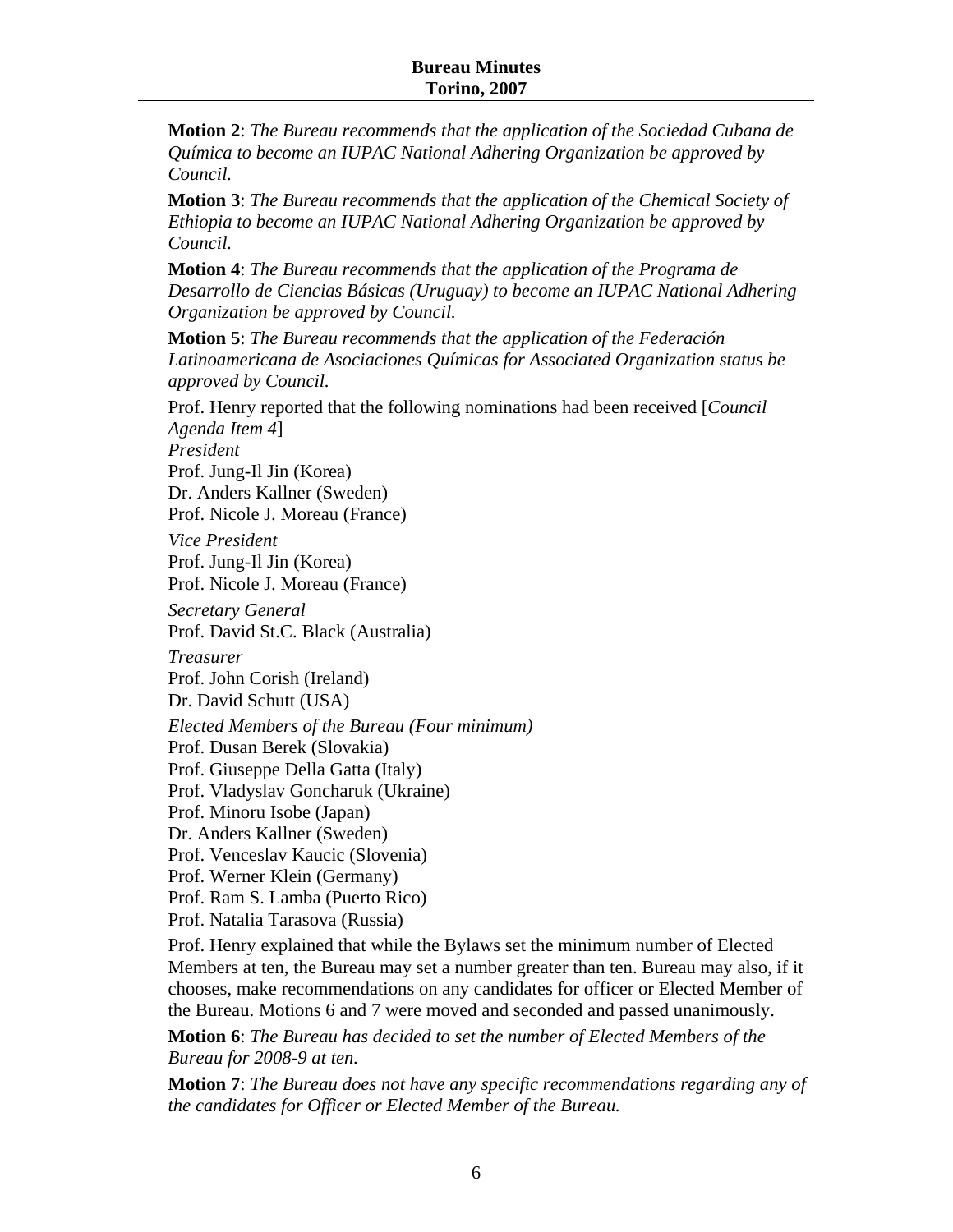#### 10. **WORLD CHEMISTRY LEADERSHIP MEETING**

Prof. Sydnes reported that the World Chemistry Leadership Meeting would be held on Friday afternoon, 10 August 2007.

This year's WCLM focuses on the topic of the emerging chemical regulatory environment and its effect on the basic chemical sciences, chemical industry and society. The influence of the rapidly developing regulatory environment in Europe on chemical use and production throughout the world would be a major part of the discussion.

The organization of the 2007 WCLM includes talks by four speakers on the following topics:

- Regulatory trends such as REACH and SAICM
- Industry issues and responses
- **Emerging issues views from industry and academia**

The talks will be followed by an open, moderated panel discussion in which all attendees will be encouraged to participate.

Prof. Henry thanked Prof. Sydnes, Dr. Cesa, and Dr. Colin Humphris for their work in organizing this year's WCLM. He noted that the Executive Committee had decided at its meeting in March to review the format and purpose of the WCLM at its meeting in November.

*Action Item: Add agenda item for WCLM review to Executive Committee Agenda. Responsible: Dr. Jost.*

#### 11. **PROPOSAL FOR AN INTERNATIONAL YEAR OF CHEMISTRY**

Dr. Jost reported that at a meeting with UNESCO staff in Paris on 25 May 2007 it was confirmed that they supported the proposal to designate 2011 as an International Year of Chemistry and also confirmed that 2011 was the earliest possible year, given the dates of the meetings of the biennial UNESCO General Conference (October 2007). He also noted that 2011 is the centenary of the Chemistry Nobel Prize of Marie Slodowska Curie, which provides an opportunity to celebrate the role of women in chemistry as part of the International Year of Chemistry. The Task Group was told that the United Nations General Assembly has informed all UN agencies that International Years can only be named by the General Assembly. The Task Group has identified the necessary requirements for obtaining the desired designation by the United Nations General Assembly.

Prof. Henry emphasized that only the UN General Assembly can designate an International Year. He also noted that ICSU has stated that they will not take a position on applications for International Years.

Prof. Mahaffy reported that letters would be drafted to NAOs, ANAOs and other IUPAC related organizations, requesting that they contact their UNESCO Permanent Representatives and National Commissions. The Task Group has proposed that the motion to the UNESCO General Meeting be introduced by Ethiopia. A letter requesting that the Ethiopian National Adhering Organization ask their Permanent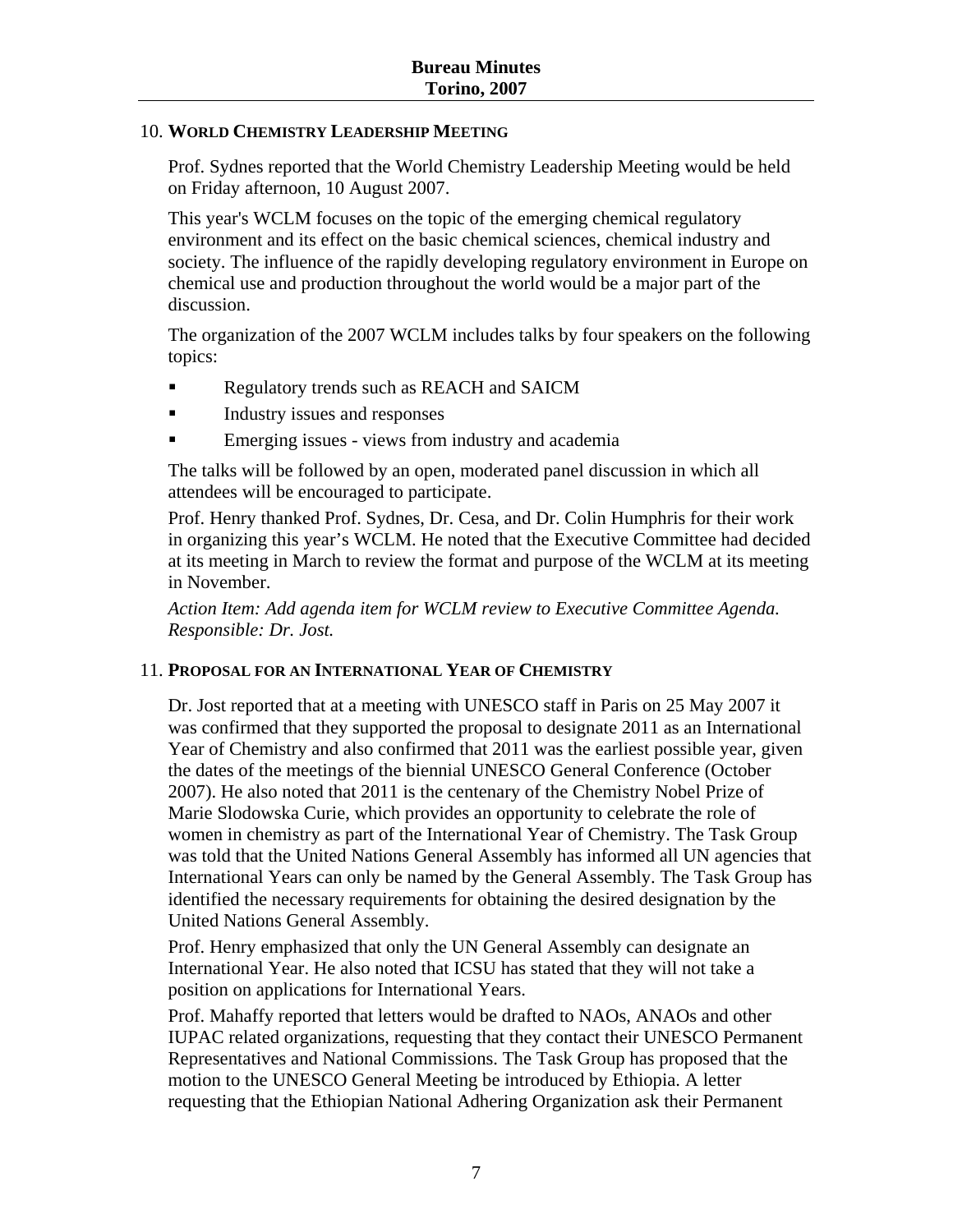Representative to introduce such a motion would be sent by the President of IUPAC. He reported that Mr. Stanley Langer, a member of the Task Group, would be in Addis Abba in September and would be able to directly request the Ethiopian NAO to support this proposal. Prof. Mahaffy noted that contacts would have to be established to lobby for this proposal both at the UNESCO General Meeting and the UN General Assembly.

Prof. Henry noted that the Task Group had been established to plan the road map for obtaining approval from UNESCO and the UN. A separate Committee will need to be set up to carry out this process and to organize the International Year. He proposed that the Chairman of the Committee would be Dr. Malin. IUPAC members on the Committee would be Prof. Tarasova, Prof. Mahaffy, the Secretary General, and himself. In addition the following organizations would be asked to suggest members of the Committee: ICCA (International Council of Chemical Associations), EuCheMS (European Association for Chemical and Molecular Sciences), FACS (Federation of Asian Chemical Societies), and FLAQ (Federación Latinoamericana de Asociaciones Químicas).

There was a brief discussion of the proposal. The comment was made that the occasion of the Nobel Prize in chemistry of Dr. Curie might not be sufficient justification for UNESCO and the UN. A number of comments were made emphasizing the need to address the political aspects of approval by UNESCO and the UN, especially the need to address items of interest to these organizations such as the UN's Millennium goals. The point was made while the reference to Dr. Curie would be of interest to the French and Polish governments, it was important not to associate the event too closely with one or two countries. The need to involve chemical societies in the process was emphasized. It was also noted that this should be viewed as an opportunity by the chemical societies as long as they were involved in the process. It was also suggested that the International Union for the History and Philosophy of Science would be interested in participating given the historical aspect.

Prof. Mahaffy commented that successful execution of this proposal would require both a financial commitment and the commitment of staff.

The Motion given below was then moved and seconded. The Motion was unanimously approved.

**Motion**: *The Bureau recommends that Council endorse the plan to obtain United Nations approval of 2011 as an International Year of Chemistry.* 

*Action Item: Draft letter from President to IUPAC stakeholders (NAOs, ANAOs, etc.) requesting support for the IYOC 2011 proposal and asking them to contact UNESCO representatives.* 

*Responsible: Prof. Mahaffy and Dr. Malin.* 

*Action Item: Complete the membership for the Organizational Committee for the IYOC 2011.* 

*Responsible: Prof. Henry and Dr. Malin.*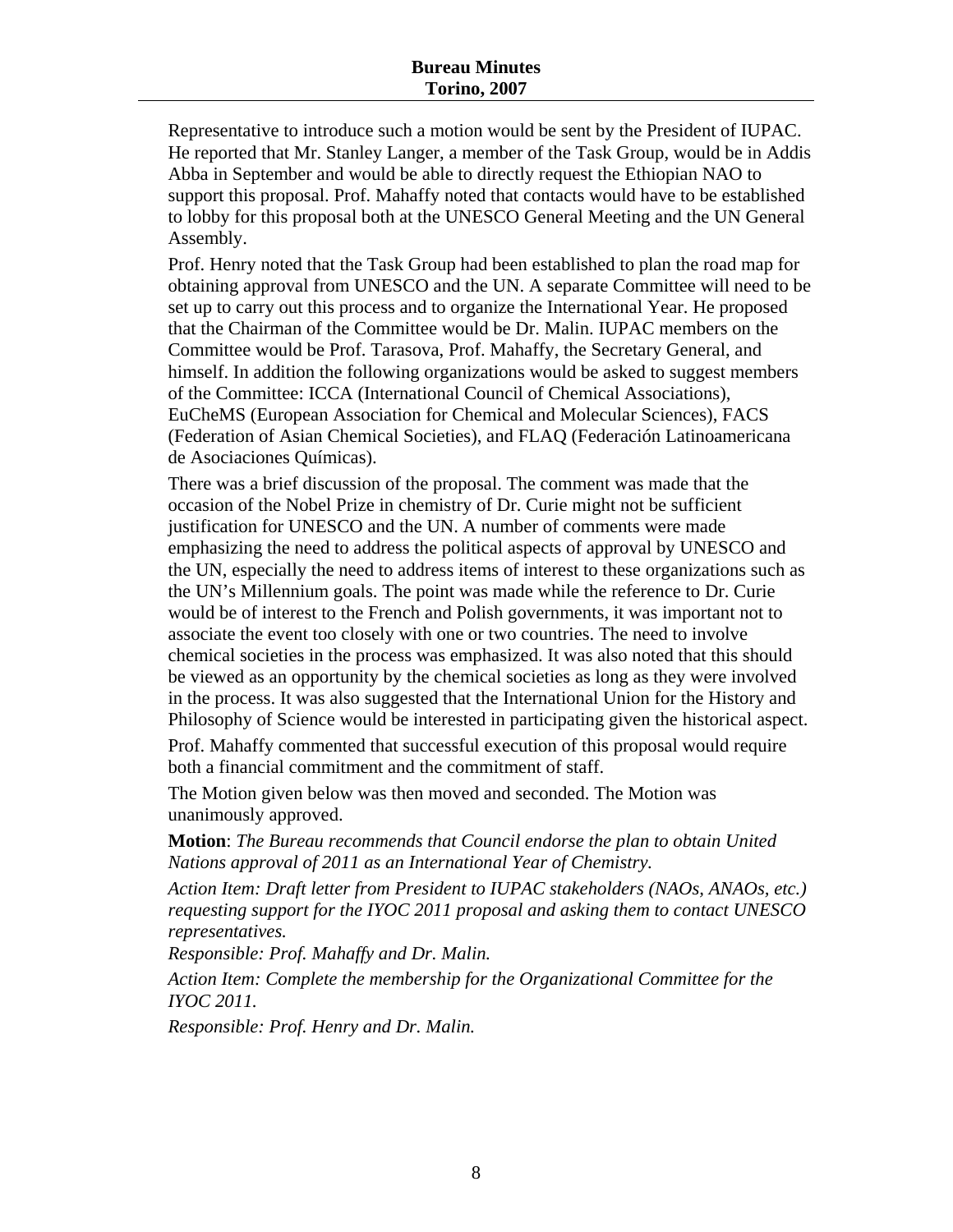#### 12. **FUTURE GENERAL ASSEMBLIES AND CONGRESSES**

12.1  $45^{\text{TH}}$  GENERAL ASSEMBLY AND  $42^{\text{ND}}$  CONGRESS (GLASGOW, 2009)

Professor Paul O'Brien, University of Manchester, 2009 Congress Organizing Committee Chair gave a brief review of plans for the 2009 Congress and General Assembly.

12.2  $46<sup>TH</sup>$  GENERAL ASSEMBLY AND  $43<sup>RD</sup>$  CONGRESS (2011)

Prof. Black reported that proposals have been received from the Colegio de Quimicos de Puerto Rico and the Turkish Chemical Society to host the General Assembly and Congress in 2011. The Executive Director has visited each of the proposed venues and determined that the proposed facilities are suitable. Representatives of each organization then made a presentation concerning their plans and the proposed facilities. Prof. R. Lamba will present the proposal from Puerto Rico and Prof. M Mahramanlioglu will present the proposal from Turkey.

12.2.1 Presentation from Puerto Rico

Prof. R. Lamba presented the proposal from the Colegio de Quimicos de Puerto Rico.

12.2.2 Presentation from Turkey

Prof. A. Aroguz and Prof. S. Gultekin presented the proposal from the Turkish Chemical Society.

Prof. Henry reminded the Bureau that it has the option to recommend one of these venues to Council. He then noted that there has never been a Congress or General Assembly in Latin America, a Congress was held in Istanbul in 1995, there will have been two General Assemblies and Congresses held in Europe after 2009, the last General Assembly and Congress held in the Western Hemisphere was Ottawa in 2003.

There was an extensive discussion of the two proposals, following which the Motion below was moved and seconded. The motion was passed with no votes against and two abstentions.

Motion: *Bureau recommends that Council accept the proposal from the Colegio de Quimicos de Puerto Rico.*

#### 13. **FINANCIAL MATTERS**

13.1 REPORT OF TREASURER

Dr. Buxtorf noted that while the Union's reserves are adequate for the near to mid term, there are possible long term financial issues that could arise due to the decline in the income realized from the Union's journal, *Pure and Applied Chemistry*. He also noted a number of other developments, including the introduction of the Strategic Opportunities Fund and the success of the project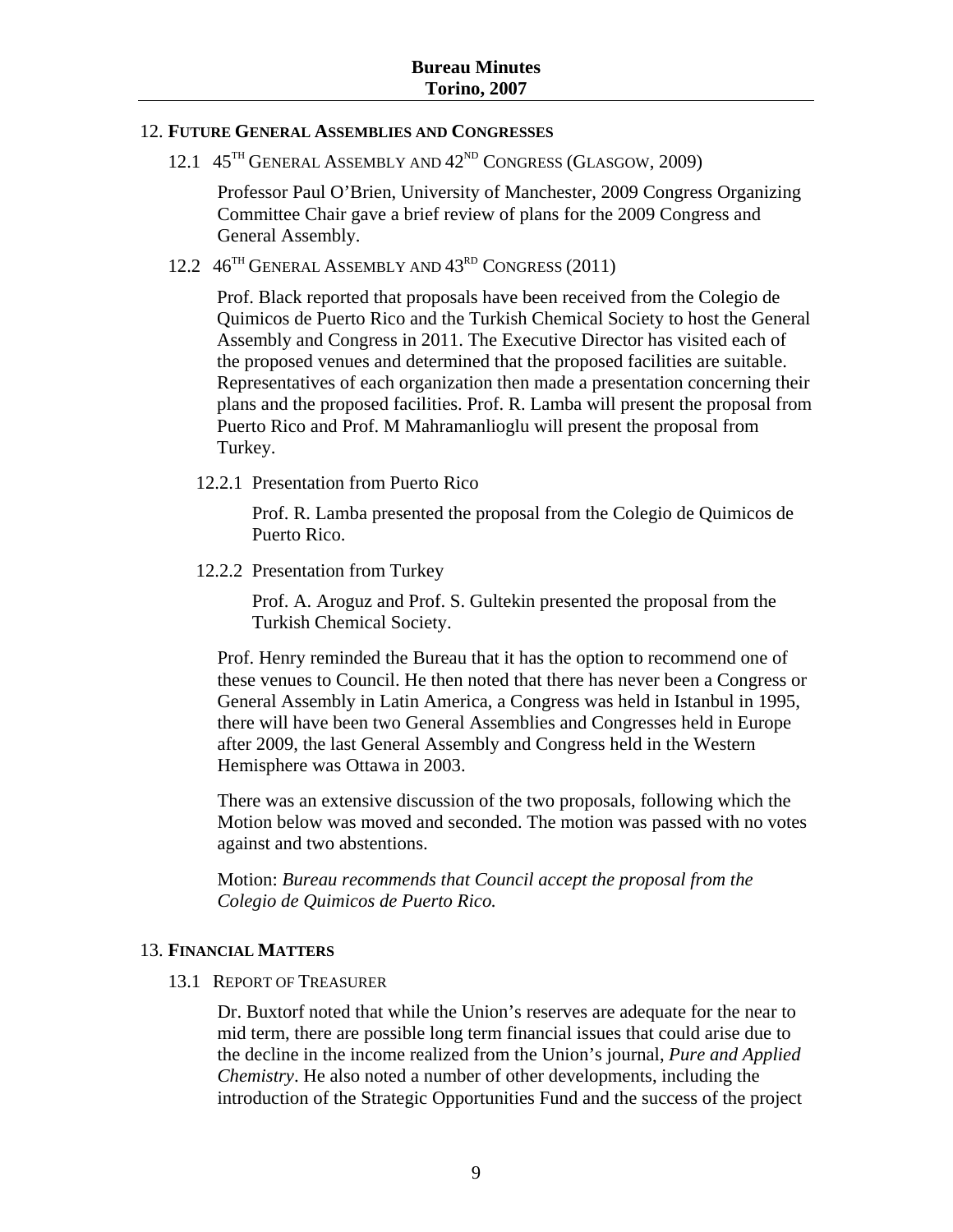#### **Bureau Minutes Torino, 2007**

system in promoting the work of IUPAC. He also commented on the success of the concept of calculating National Subscriptions in national currencies in reducing exchange rate related payment problems for NAOs.

13.2 REPORT OF FINANCE COMMITTEE

Dr. Buxtorf reported that the overall IUPAC portfolio performed well in 2006 with an overall return of almost 14 %. IUPAC's investments are invested in both Euro and USD denominated securities (equities and bonds) with a total value of USD 5 551 193 as of 31 December 2006. He noted that the conservative posture adopted by the Finance Committee has served IUPAC well in the past two years by minimizing the impact of the fall in equity prices in 2005. He emphasized that the IUPAC portfolio is not managed to maximize investment gains but rather to generate current income and to preserve capital.

13.3 STATEMENT OF ACCOUNTS FOR 2006

Dr. Buxtorf reported that the audited Financial Statements showed no areas of concern. The motion below was moved and seconded. The Motion was approved unanimously.

**Motion**: *The Bureau recommends to Council that Batchelor, Tillery & Roberts, LLP, of Raleigh, North Carolina, USA be appointed as IUPAC Auditors for 2007 and 2008.*

13.4 REVIEW OF BUDGETS FOR 2008-9

Dr. Buxtorf reported that the proposed budget is USD 2 936 100 with balanced income and expense. He noted that there are small increases in most expense categories. The proposed Total National Subscription in the budget is an increase of 3 % per year from that for 2007.

The Motion below was moved and seconded. The Motion was approved unanimously.

**Motion**: *The Bureau recommends that Council approve the proposed budget for 2008-9 and the National Subscriptions implied by the proposed Budget.*

13.5 NATIONAL SUBSCRIPTIONS FOR 2008-9

Dr. Jost reminded the Bureau that the National Subscriptions for individual NAOs are calculated using a formula based on the Total National Subscription in the approved budget, and the Chemical Turnover reported for each NAO by recognized international authorities. Changes in relative Chemical Turnover and changes in exchange rates have the greatest effect on individual National Subscriptions.

#### 13.6 NAO AND ANAO PAYMENT STATUS

Dr. Jost reported that, in addition to Argentina and Brazil, who are in arrears for 2005 and whose situation would be discussed below, two NAOs (Belarus and Chile) have not paid their 2006 National Subscriptions in full. These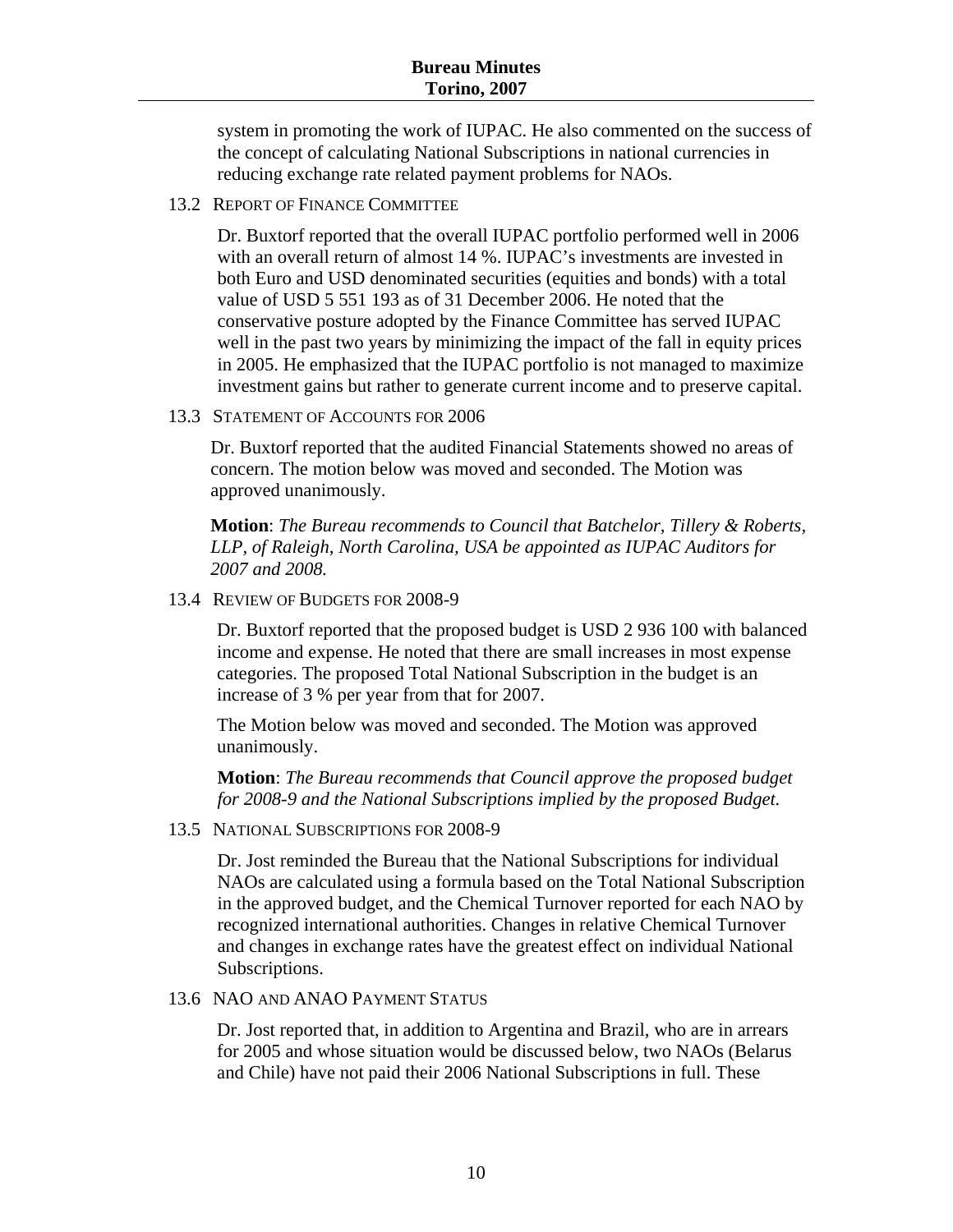NAOs have been reminded that their delegates will not be able to vote at the Council at Torino if payment is not made.

Sanctions were approved for Argentina and Brazil by the Executive Committee at is meeting in March 2007. Argentina has requested that it be allowed to changes its status from NAO to ANAO.

The Motions below were moved and seconded. The Motions were approved unanimously.

**Motion 1**: *The Bureau recommends that Council approve the resignation of the Asociacion Quimica Argentina as the National Adhering Organization of Argentina, with the understanding that if the AQA reapplies for NAO status the total National Subscription currently owed, ARS 29 970.99, payable in USD at the then current exchange rate, must be paid before Council will consider such application.* 

**Motion 2**: *The Bureau recommends that Council approve the application of the Asociacion Quimica Argentina for Associate National Adhering Organization status, to be effective when the annual fee of USD 250 is paid.* 

**Motion 3**: *The Bureau recommends that Council approve the sanctions imposed by the Executive Committee on the NAO of Brazil.*

13.7 FINANCE COMMITTEE MEMBERSHIP

Dr. Buxtorf reported that there would be one vacancy at least on the Committee due to the retirement of Dr. Senti. The Finance Committee has solicited nominations from the National Adhering Organizations; five nominations were received, and is reviewing the candidates.

*Action Item: Recommend new member of Finance Committee to President. Responsible: Dr. Senti.* 

#### 14. **PUBLICATIONS**

14.1 STATUS REPORT ON *PURE AND APPLIED CHEMISTRY*

Dr. Jost reported that *PAC* continues to be a significant source of income for IUPAC despite the continued decrease of institutional subscribers. The report discusses a number of significant operational aspects regarding *PAC*, such as the implementation of reference linking through CrossRef.

14.2 STATUS REPORT ON *CHEMISTRY INTERNATIONAL*

There were no questions for Dr. Meyers. The Bureau thanked her for the continued excellent work she has done in making *Chemistry International* interesting and informative. Dr. Meyers commented that the supply of material for the magazine depended on the Divisions and Standing Committees.

14.3 BOOK PUBLICATION AND BOOK SALES

Dr. Jost reported that two books were published in 2007 and four in 2006: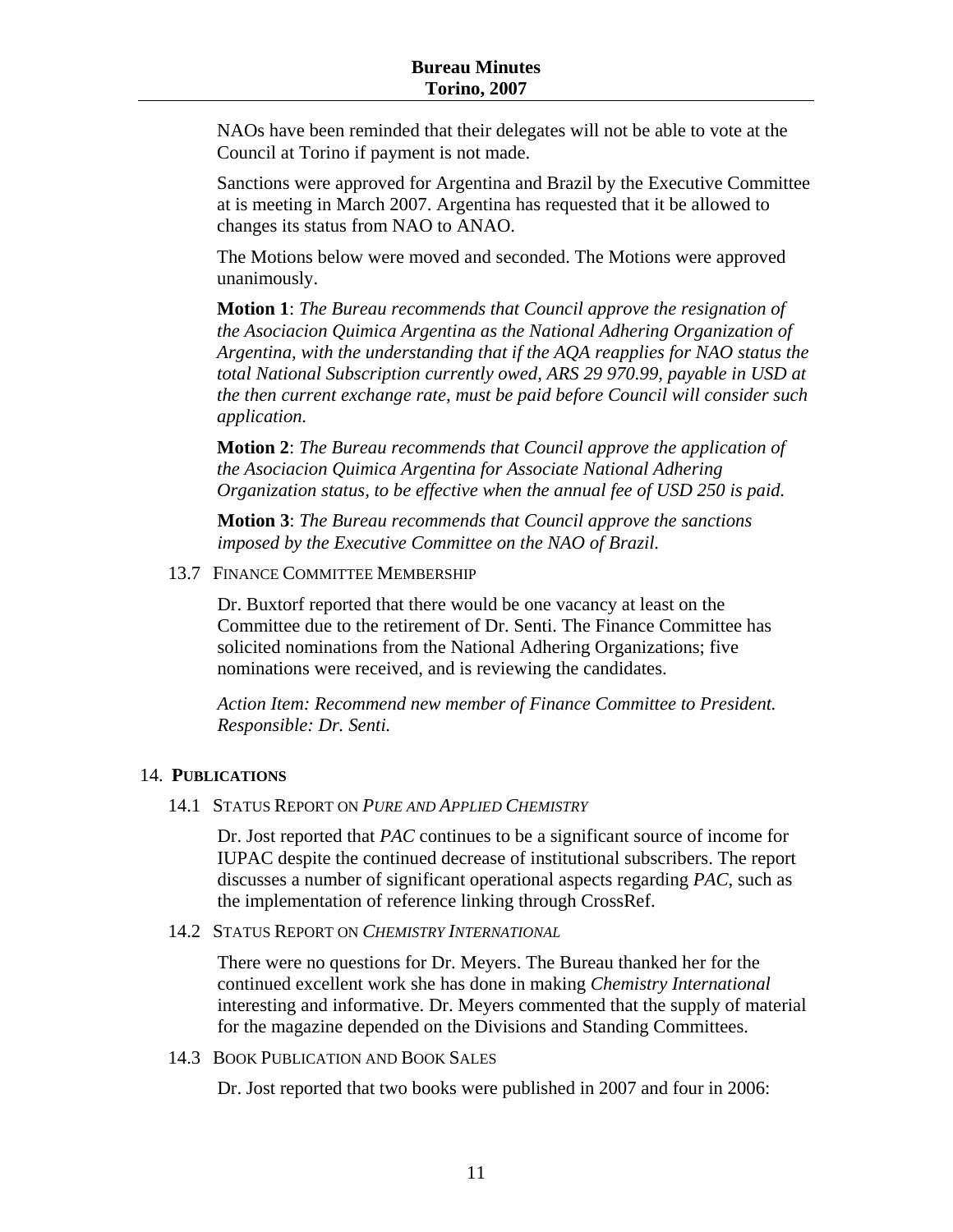**2007**: *Environmental Colloids and Particles: Behaviour, Separation and Characterisation*, *Thermodynamics, Solubility and Environmental Issues*; **2006**: *Developments and Applications in Solubility*; *Combining and Reporting Analytical Results*; *Fundamental Toxicology; Chemistry for Water - CHEMRAWN XV Perspectives and Recommendations.*

Dr. Jost informed the Bureau that the Royal Society of Chemistry had published the revised Green Book in July and copies were available at the Congress and General Assembly. The Royal Society of Chemistry had also distributed flyers advertising both the Green Book and the revised Red book. The revised *Blue Book* (Preferred Names) is expected to be published by the Royal Society of Chemistry in 2008. An agreement has been signed with the Royal Society of Chemistry to publish a new edition of the *Purple Book*. A project has been initiated to revise the *Gold Book*. This will not be a printed book; the revisions will be made in the online edition.

14.4 APPROVAL OF *PAC* AND *CI* SUBSCRIPTION RATES FOR 2008

Prof. Glasser reported that the Committee on Printed and Electronic Publications had recommended the following subscription rates for *PAC* and *CI* for 2008.

|                             |                             | <b>Proposed</b>             |
|-----------------------------|-----------------------------|-----------------------------|
| <b>PAC</b>                  | <b>Price Schedule: 2007</b> | <b>Price Schedule: 2008</b> |
| Institutional (Print &      |                             |                             |
| electronic; includes CI)    | 1700                        | 1850                        |
| <b>Institutional E-only</b> | 1000                        | 1100                        |
| Personal                    | 99                          | 99                          |
| <b>Back Issues</b>          | 170                         | 170                         |
|                             |                             | <b>Proposed</b>             |
| CI                          | <b>Price Schedule: 2007</b> | <b>Price Schedule: 2008</b> |
| Institutional               | 99                          | 99                          |
| Personal                    | 45                          | 45                          |
| <b>Back Issues</b>          | 25                          | 30                          |

Prof. Glasser commented that while the decline in revenue from institutional subscriptions to *PAC* had been offset by regular price increase, the Union should consider a disaster plan in case subscription revenue were to fall dramatically in the future.

Prof. Glasser asked that the Bureau approve the recommended prices as given above. The Motion below was moved and seconded. The Motion was approved unanimously.

Motion: T*he Bureau approves the prices for* PAC *and* CI *recommended by the Committee on Printed and Electronic Publications.*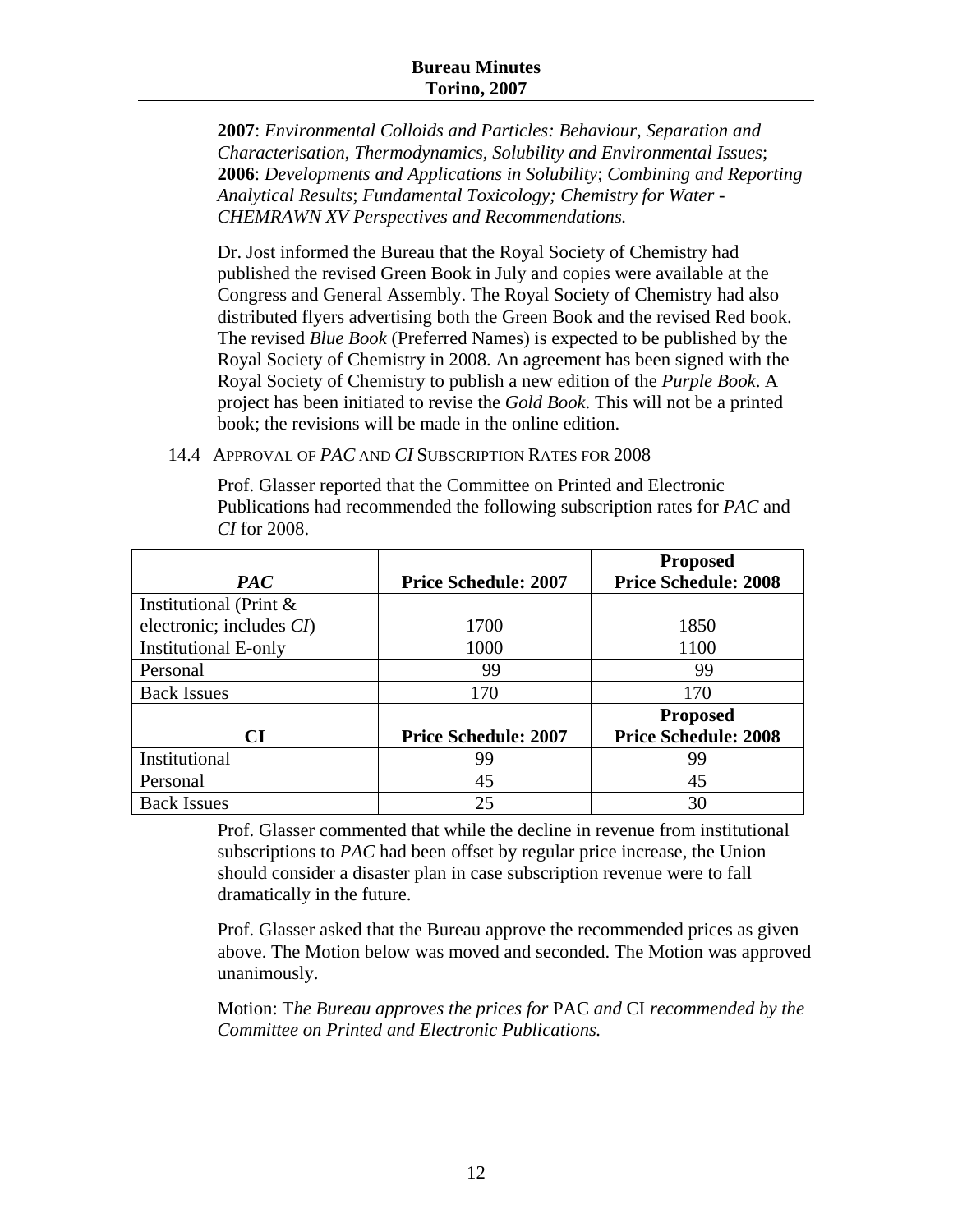#### 15. **CURRENT PROJECTS**

#### 15.1 REPORT FROM PROJECT COMMITTEE

Prof. Somsen reported that its activities have reached a steady state whereby the review and funding decisions of proposals are performed routinely and on a timely basis. The overall review process continues to benefit from smooth interactions between the Project Committee, and the Division Presidents and the Chairmen of the Standing Committees. The Project Committee relies on the expert opinion of these bodies for making the final funding decision. Such essential communication has been facilitated by the usage of an explicit document suggesting questions to be addressed by Officers of Divisions and Standing Committees when recommending a proposal to the Project Committee.

As of today, and out of its 2006-2007 budget of USD 110 000, the PC made commitments for a total USD 80 000, covering 9 projects. Out of these 9 approved projects, 1 was interdivisional.

15.2 PROJECT COMMITMENTS AND EXPENSE, PROJECT APPROVALS

Three reports routinely provided to Division Presidents, Standing Committee Chairmen, Task Group Chairmen, and the IUPAC officers were included for the information of the Bureau. There were no questions on these reports.

#### 16. **REPORT FROM EVALUATION COMMITTEE**

Prof. Weir reported that the work by the EvC has led to the following observations: (a) the use of citations is an accurate measure of impact for some projects, but not for some other projects; (b) low profile projects characterized by a lack of citations may have high value via (i) their impact on nomenclature, terminology, units, as these documents are used throughout university instruction, scientific journal standards, often translated into other languages, and some have CD ROMs issued for sale, (ii) their impact on the scientific development of young scientists; (c) there is anecdotal information on the positive value of the conferences (projects), but quantitative data are lacking.

#### 17. **DISCOVERY AND NAMING OF NEW ELEMENTS**

17.1 STATUS OF WORK BY JOINT WORKING PARTY

Prof. West reported that the Joint Working Party has decided to divide its work into two parts; they will first consider the evidence regarding the element of atomic number 112 and then claims regarding elements of higher atomic number. This will enable the naming process for 112 to proceed while the claims for elements 113 et seq. are resolved.

The Motion below was moved and seconded. The Motion was approved unanimously.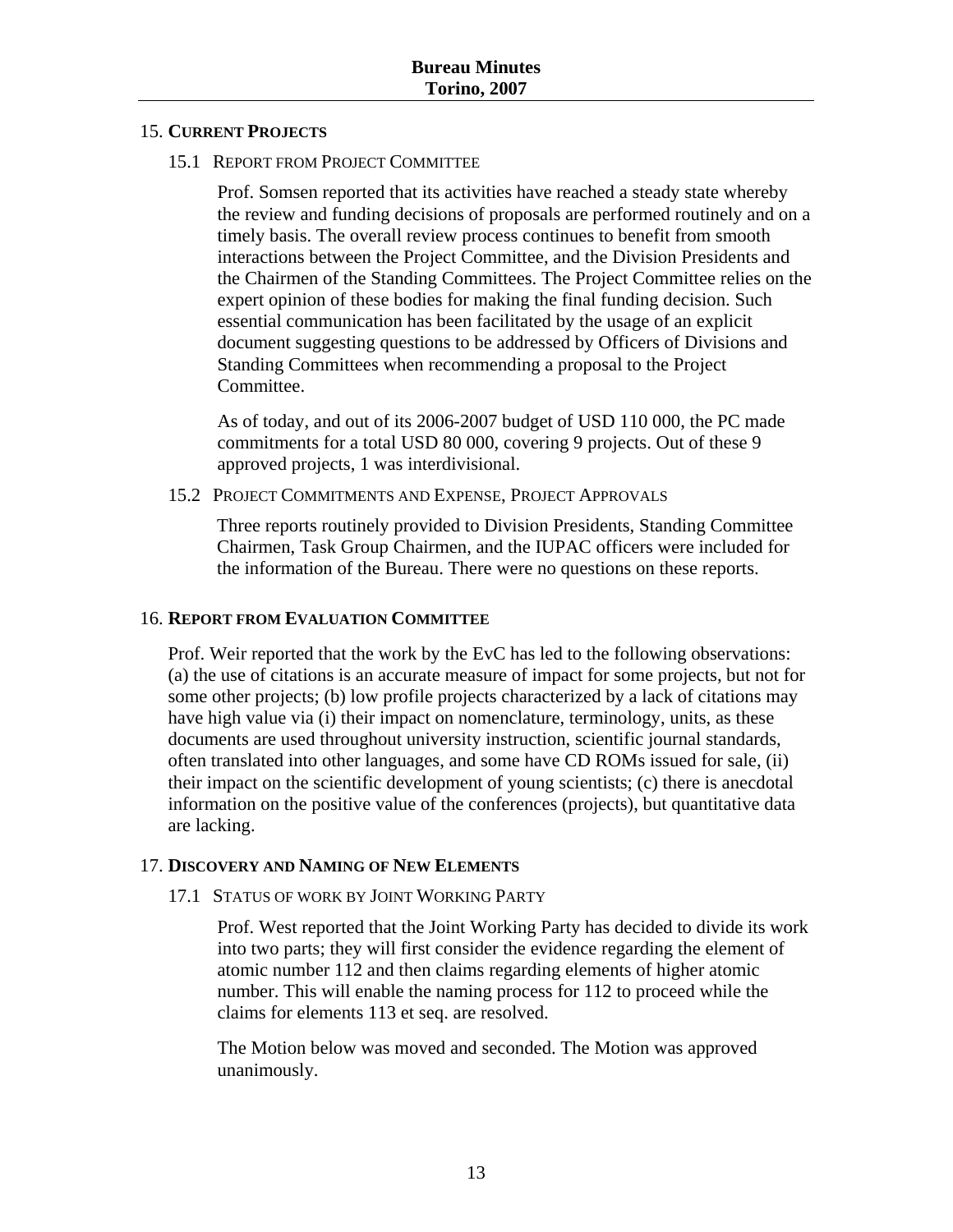**Motion**: *The Bureau requests that the Council delegate to the Bureau the authority to approve a proposed name for the element of atomic number 112, providing that there is no controversy after the Public Comment period.*

17.2 GUIDELINES FOR THE APPOINTMENT OF JOINT IUPAC/IUPAP WORKING GROUPS TO VALIDATE CLAIMS FOR THE DISCOVERY OF NEW ELEMENTS

Prof. Black noted that claims for the discovery of new elements require validation by a group of experts in the field, so a working group is established to do this. The validation requires the joint approval of both IUPAC and IUPAP, whereas the naming of any new element is the responsibility of IUPAC. In the past, the composition of a working group has usually been determined following informed advice, and discussions between the Presidents of IUPAC and IUPAP. It was agreed with IUPAP that some more formal guidelines for the establishment of future working groups would be helpful.

Negotiations between the two Unions have resulted in agreement on a set of guidelines. The Motion below was moved and seconded. The Motion was approved unanimously.

**Motion**: *The Bureau approves the guidelines agreed with IUPAP.*

#### 18. **FELLOWS AND AFFILIATE MEMBERSHIP PROGRAMS**

Dr. Jost reported that there were no significant changes in the operation of the Fellows program or in the AMP in 2006. The current number of Fellows in the database is 1343. Each new Fellow receives a letter signed by the President informing him/her of their new status.

The number of Affiliates increased from 2001 to 2002 and decreased in 2003 and again in 2004 followed by a small increase in 2005 and a larger decrease in 2006. The Secretariat continues to look at ways to encourage NAOs and chemical societies to better promote the AMP.

#### 19. **STATUS REPORT ON IUPAC SECRETARIAT**

Dr. Jost noted that the report provides a summary of the job descriptions of the Secretariat Staff, the Memorandum of Understanding signed with Fachinformationszentrum für die Chemie Berlin and its implications for the Secretariat, the use of Google Groups to assess the utility of this service to IUPAC bodies, and the loss earlier this year of Mrs. Erin Carter from the Secretariat staff.

Prof. Somsen commented that when the move of the Secretariat to North Carolina was approved it had been agreed by the Bureau that a review of the question of the future location of the Secretariat would be made after ten years. He noted that the ten years had now passed and asked if any plans for this review had been made? Prof. Black noted that the current location was low cost compared to many other possible locations. He also noted that the Union would be searching for a new Executive Director in the next four years and that it might be best if no change in the location of the Secretariat occurred at least until the end of the Executive Director's term of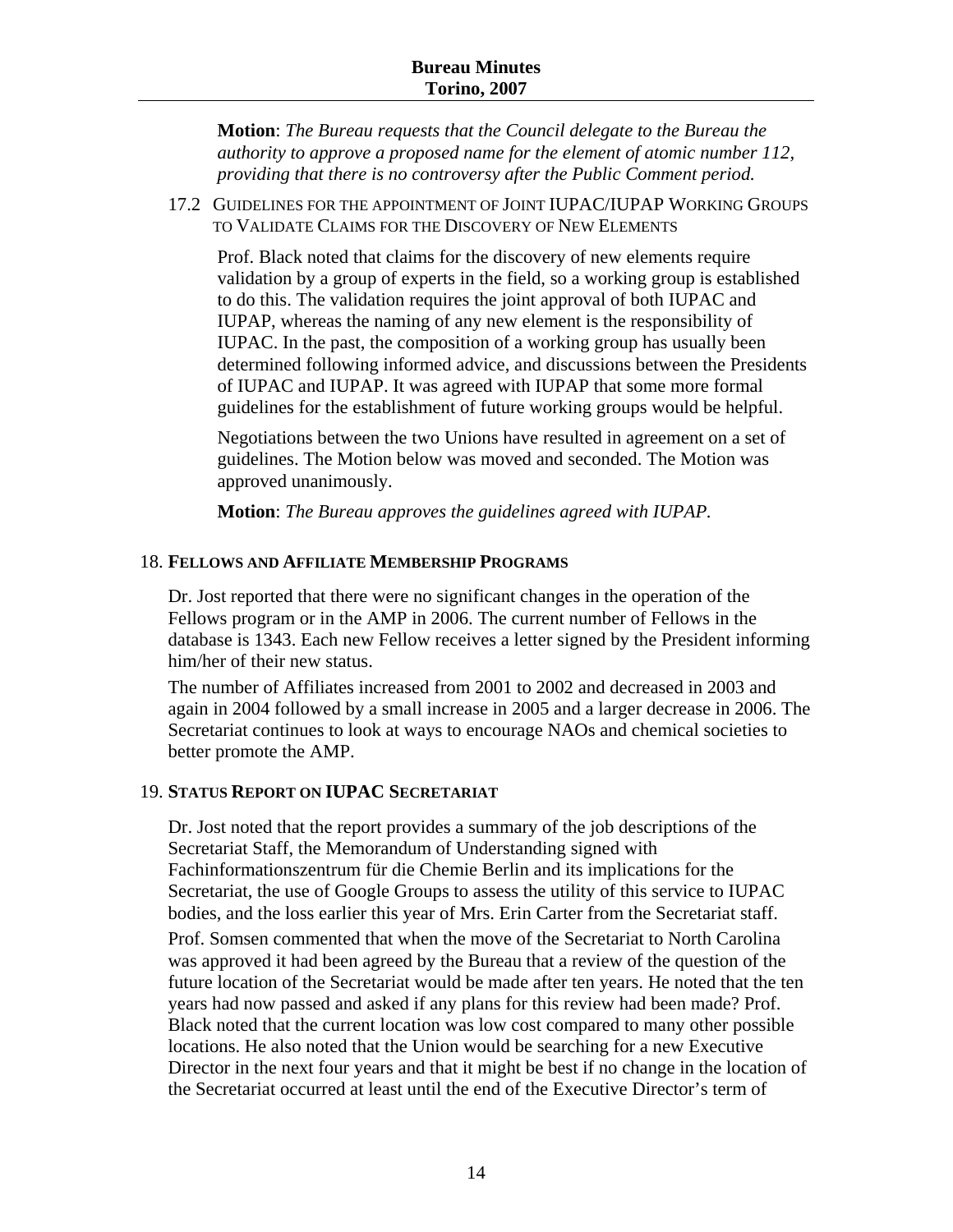office.

Prof. Henry proposed that the Secretariat remain in North Carolina at least until the end of 2010. A motion to that effect was made and seconded. The motion was approved unanimously.

#### 20. **IUPAC WEB SITE AND OTHER PUBLICITY ABOUT THE UNION**

#### 20.1 STATUS REPORT

Dr. Meyers noted that the report provided in advance discussed the move of the IUPAC server from North Carolina to Berlin, the implementation of CrossRef linking for *PAC*, the development of a new interface for *PAC* online, the continued addition of new volumes to the *PAC* online archive, the XML version of the *Gold Book*, and planned future developments.

Prof. Brett noted the comment from the Division President's meeting that the appearance of the web site was not inviting for non-IUPAC visitors. Dr. Meyers commented that the group in Prague was nearing the end of the development phase of a new version of the web site. This will change the underlying technology to XML. This change by itself will not significantly change the appearance of the site. However, it will make changing the appearance and the navigation easier. Dr. Meyers also noted that the front page of the site was much less significant than a few years ago because most visitors to the site now arrive at an internal site as the result of a search on Google or some other search engine. Dr. Racke noted the importance the IUPAC web site will have during the years before and during the International Year of Chemistry. This will be an opportunity to increase the visibility of the site and should be taken advantage of.

#### 21. **IUPAC PRIZE FOR YOUNG SCIENTISTS 2007**

Prof. Sydnes informed the Bureau that in 2007, 57 applications were received, from 24 different countries. A committee, chaired by IUPAC's Past President, reviewed the applications and selected five winners and two honorable mention winners. He commented that the Committee had asked that the instructions to the applicants be changed to stress the need to adhere to the 1000 word limit for the essay. The Secretariat had been asked to monitor submissions and return any applications with essays greater than 1200 words. Prof. Sydnes then noted that some prize Winners had declined to submit a review manuscript for publication in *Pure and Applied Chemistry*. There was some discussion of the desirability of making this a requirement of acceptance of the prize. However, the conclusion was that this would be difficult to enforce and would not result in the high quality manuscripts desired for *Pure and Applied Chemistry*.

Prof. Chandrasekaran suggested that, given the high quality of the applicants, the number of prizes be increased. Prof. Henry proposed that this be referred to the Executive Committee for discussion at its next meeting. Prof. Mahaffy suggested that an IUPAC Prize for undergraduate research might have beneficial consequences for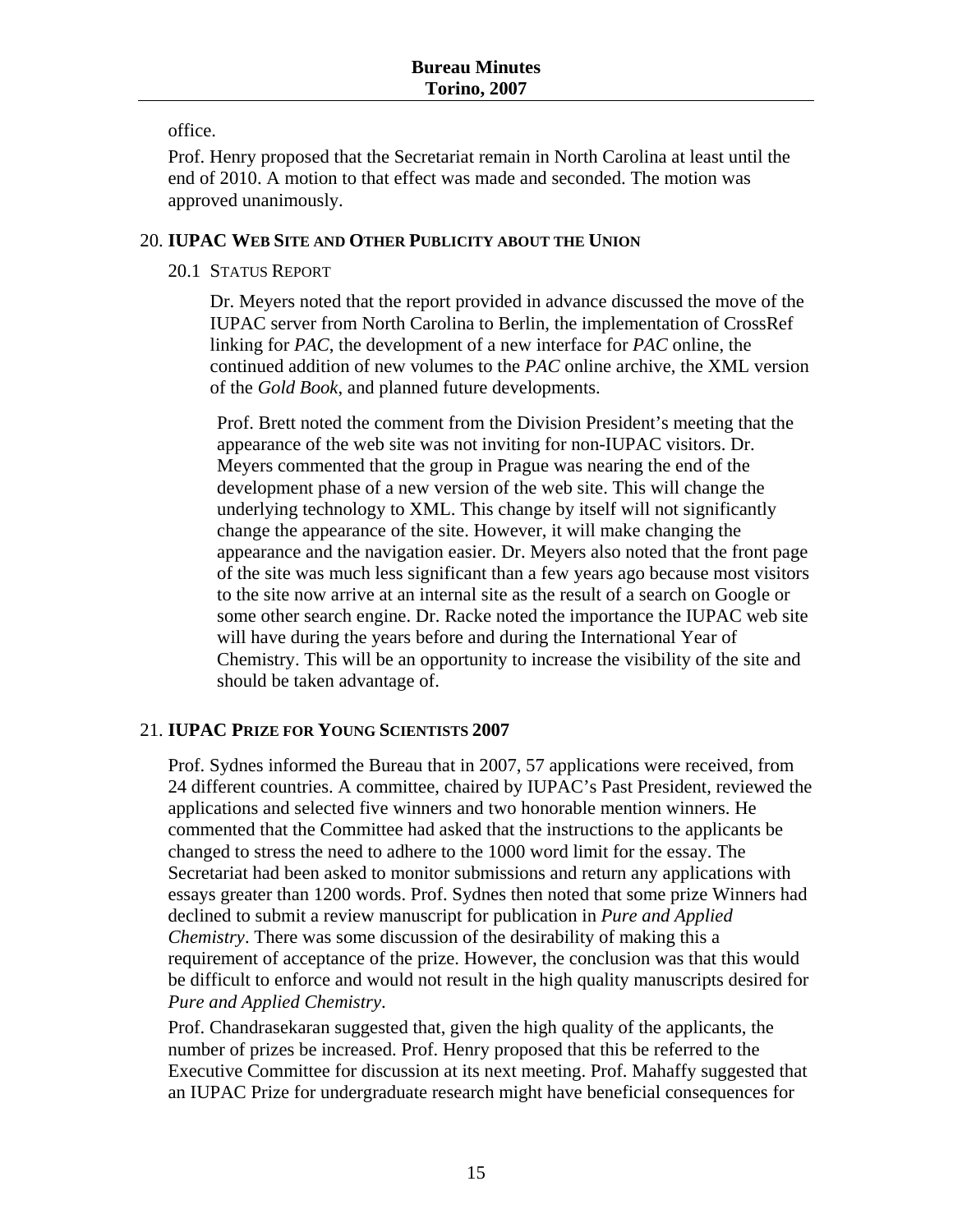IUPAC and help promote the participation of undergraduates in research. Prof. Henry suggested that the Committee on Chemistry Education develop a proposal and submit it to the Executive Committee.

*Action item: Add proposal to increase the number of IUPAC Prizes to Executive Committee Agenda.* 

*Responsible: Dr. Jost.* 

*Action Item: Develop a possible proposal for an IUPAC Prize for undergraduate research.* 

*Responsible: Prof. Mahaffy.* 

#### 22. **CONFERENCES AND SYMPOSIA**

22.1 SUPPORT FOR CONFERENCES IN SCIENTIFICALLY EMERGING REGIONS AND CONFERENCES ON NEW DIRECTIONS IN CHEMISTRY

Prof. Somsen noted that this program had been set up with two purposes, first to stimulate Divisions and Standing Committees to provide financial support for conferences in new areas of chemistry and also in scientifically emerging regions. He reported that three applications had been received early in 2007, two of which had been approved, and two applications had been received since the written report was submitted, both of which had been approved. The Committee had decided to postpone its final review session to November 2007 to allow time for more applications in the current biennium.

The Bureau thanked Prof. Somsen for his work with the Project Committee.

22.2 MALTA III CONFERENCE

Prof. Lerman reviewed the history of the conferences for the Bureau. She noted that the participants valued the conferences for their continuity and the close interactions among the participants promoted by the small number of attendees and the format of the conference. Some major outcomes of the conferences have been collaborative research programs among groups of the participants. She reported that the next conference in the series would take place in Istanbul during December. Dr. Malin reminded the Bureau that IUPAC had replaced the American Chemical Society as the principle sponsor of this conference series. This included acting as banker for the conference by collecting and disbursing funds. Prof. Lerman pointed out that IUPAC sponsorship had been important from the beginning in order to attract participants. Prof. Black commented that this was perhaps one of the most significant things IUPAC has done in the past few years. Mr. Langer reported that a proposal had been submitted to the OPCW for funding of Malta III.

#### 22.3 RATIFICATION OF SPONSORSHIP OF SYMPOSIA

Dr. Jost reported that two conferences had been approved for sponsorship since the meeting of the Executive Committee in March. These are: the  $6<sup>th</sup>$ International Symposium on Molecular Order and Mobility in Polymer Systems, 2-6 June 2008, Saint-Petersburg, Russia and the  $47<sup>th</sup>$  Prague Meeting on Macromolecules 'Advanced Polymer Materials for Photonics and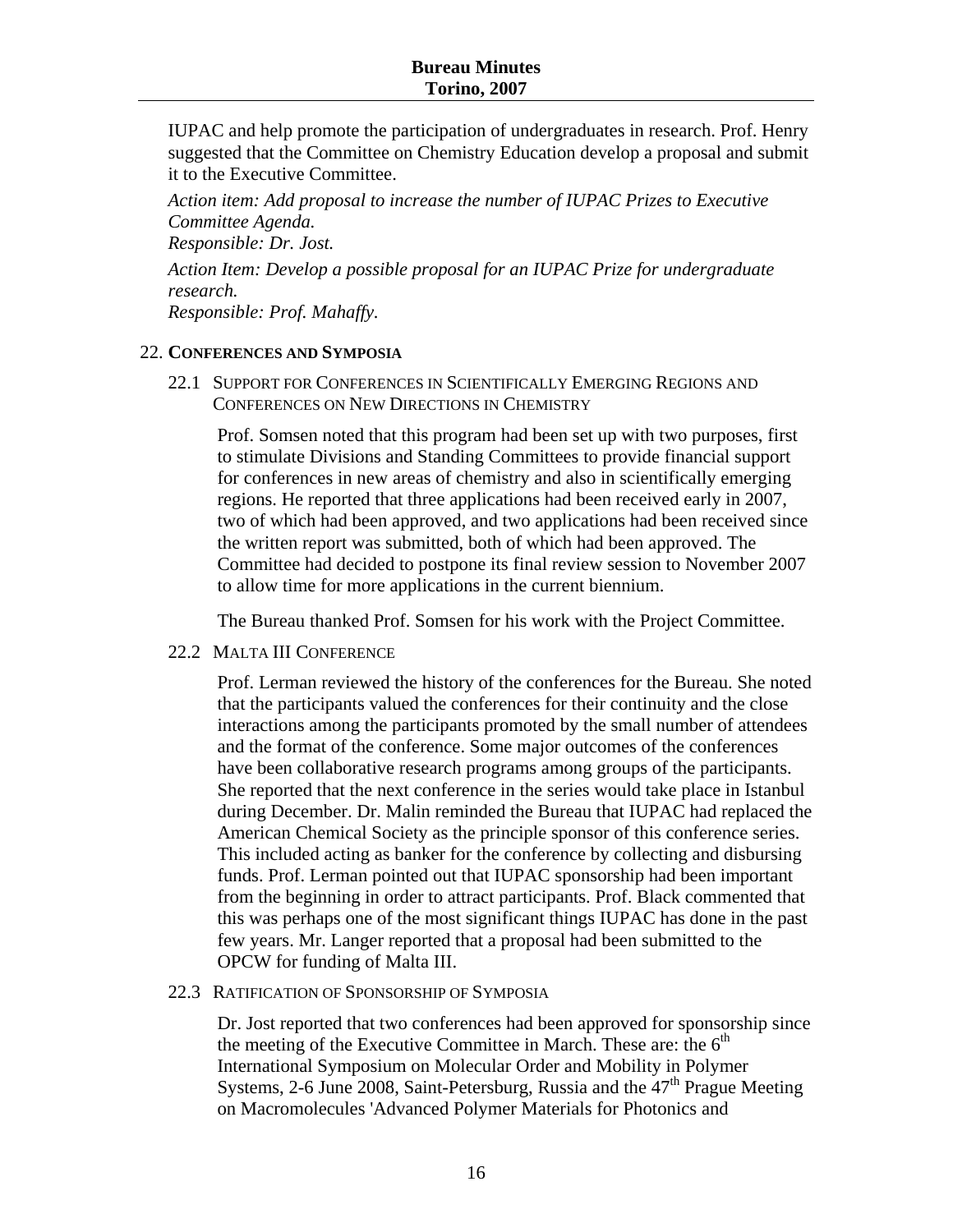Electronics', 15-19 July 2007, Prague, Czech Republic. The motion below was moved and seconded. There were two abstentions, no votes against, the motion was passed.

Motion: *The Bureau approves the Symposia granted sponsorship since the meeting of the Executive Committee.*

#### 23. **APPROVAL OF MEMBERSHIP OF DIVISION COMMITTEES**

Prof. Black noted that all the elections for Titular Members of Division Committees had been completed before the General Assembly, but that some decisions regarding the selection of Associate Members and National Representatives had not been completed. He then reviewed the proposed membership of each Division Committee, noting those instances where the Bureau was asked to approve an exception. All appointments yet to be decided must be approved by the Executive Committee. Attachment I summarizes the proposed membership of each Division Committee as presented to the Bureau. Any changes to the membership approved by the Bureau require the approval of the Executive Committee. A summary of the situation for each Division Committee is given below.

*Physical and Biophysical Chemistry Division*: There were no exceptions requested, the proposed membership was approved unanimously.

*Inorganic Chemistry Division*: The Division requested that it be allowed to have 11 Titular Members for the 2008-9 Biennium. It was noted that a National Representative from Uruguay was listed, this was contingent on the approval of the application of Uruguay for National Adhering Organization status by the Council. Prof. Black commented that while Prof. Corish was listed as a National Representative, he would not be appointed if Council elected him IUPAC Treasurer. The proposed membership was approved unanimously.

*Organic and Biomolecular Chemistry Division*: The Division requested that it be allowed to have 11 Titular Members for the 2008-9 Biennium. It was noted that a National Representative from Ethiopia was listed, this was contingent on the approval of the application of Ethiopia for National Adhering Organization status by the Council. The proposed membership was approved with one abstention and no votes against.

*Polymer Division*: Prof. Black noted that if Council elected Prof. Jin IUPAC President or Vice President, Prof. Ober would become Division President. The Division would then need to elect a new Vice President. He also noted that the Division had not selected any National Representatives. Approval of the Executive Committee would be required for the new Vice President and the National Representatives. The proposed membership was approved with one abstention and no votes against.

*Analytical Chemistry Division*: There were no exceptions requested, the proposed membership was approved unanimously.

*Chemistry and the Environment Division*: There were no exceptions requested, the proposed membership was approved unanimously.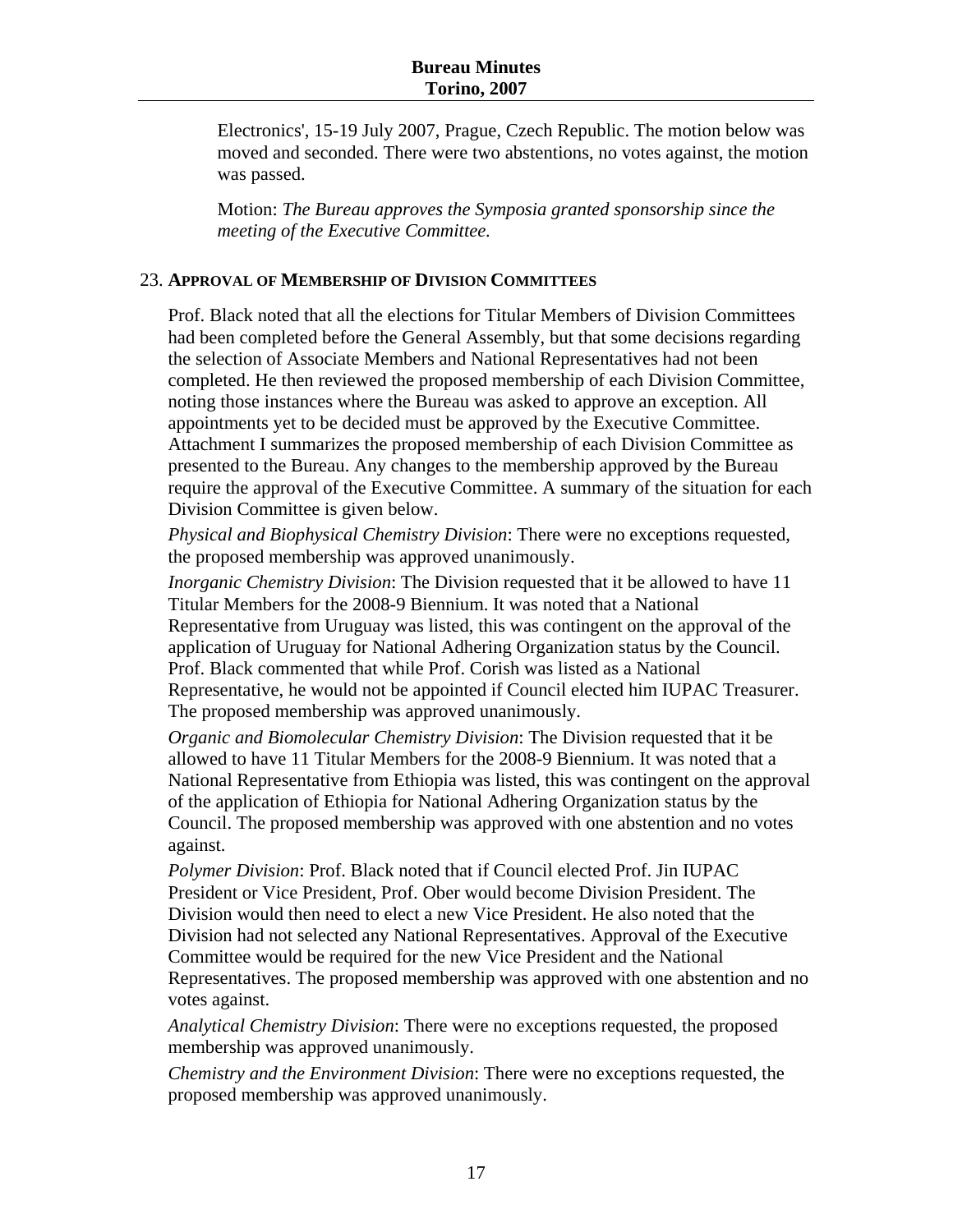#### **Bureau Minutes Torino, 2007**

*Chemistry and Human Health Division*: Dr. Kallner, representing Prof. Erhardt, reported that the Division wished to appoint Prof. Ganellin as an Associate Member, this would give six Associate Members, which is the maximum number allowed. There was some discussion of the large number of Titular and Associate Members from the US and UK on the Division Committee, seven out of sixteen. Prof. Black noted that the selection of Prof. Ganellin would be subject to subsequent confirmation by the Division President. There were no exceptions requested, the proposed membership was approved with three abstentions and no votes against.

*Chemical Nomenclature and Structure Representation Division*: Prof. Black reported that the appointment of Prof. Leigh as a Titular Member for a four-year term required special approval as Prof. Leigh had already served ten years total as a Titular Member and Associate Member. Dr. Moss asked that this be confirmed and the question was therefore deferred for consideration by the Executive Committee. [Subsequent investigation confirmed that Prof. Leigh had served ten years combined as Titular Member and Associate Member of the Inorganic Division Chemistry and the Chemical Nomenclature and Structure Representation Division Committees. Bylaw 4.103 states: *Exceptional circumstances must be established and special permission of the Bureau granted for Titular or Associate Membership of the same or more than one Division or Section Committee beyond a total of twelve years of total Titular and Associate Membership, whether the Memberships are consecutive or not.*] The Division requested that it be allowed to have 11 Titular Members for the 2008-9 Biennium. The proposed membership, with the exception of the appointment of Prof. Leigh as a Titular Member, was approved with one abstention and no votes against.

#### 24. **THE IMPACT OF ADVANCES IN SCIENCE AND TECHNOLOGY ON THE CHEMICAL WEAPONS CONVENTION: ZAGREB WORKSHOP**

Prof. Sydnes reviewed the history of IUPAC-OPCW cooperation in this area. OPCW had requested that IUPAC organize a review of scientific advances that might affect the Chemical Weapons Convention, as had been done in Bergen in 2002. The date of the Review Conference, April 2008, and the date of the meeting of the OPCW Scientific Advisory Board, May 2007, determined the choice of April 2007 as the date of the Workshop. Prof. Sydnes reported that OPCW had made some last minute changes in the nature of the support they would provide, however, by the time the organizers were informed of the changes, commitments had already been made to the speakers. This resulted in a deficit for the Workshop that has been incurred by IUPAC. OPCW has agreed to recompense IUPAC for this loss in future contracts.

Prof. Henry commented that while this was an unfortunate situation, the past cooperation with OPCW was such that he was willing to accept this resolution. Prof. Mahaffy noted that OPCW had supported other IUPAC projects and IUPAC should view this as an important long-term relationship. Prof. Black commented that the work IUPAC had done with OPCW had led to IUPAC receiving a contract for USD 125 000 from the US Department of State to organize a workshop on Chemical Safety and Security in the 21st Century.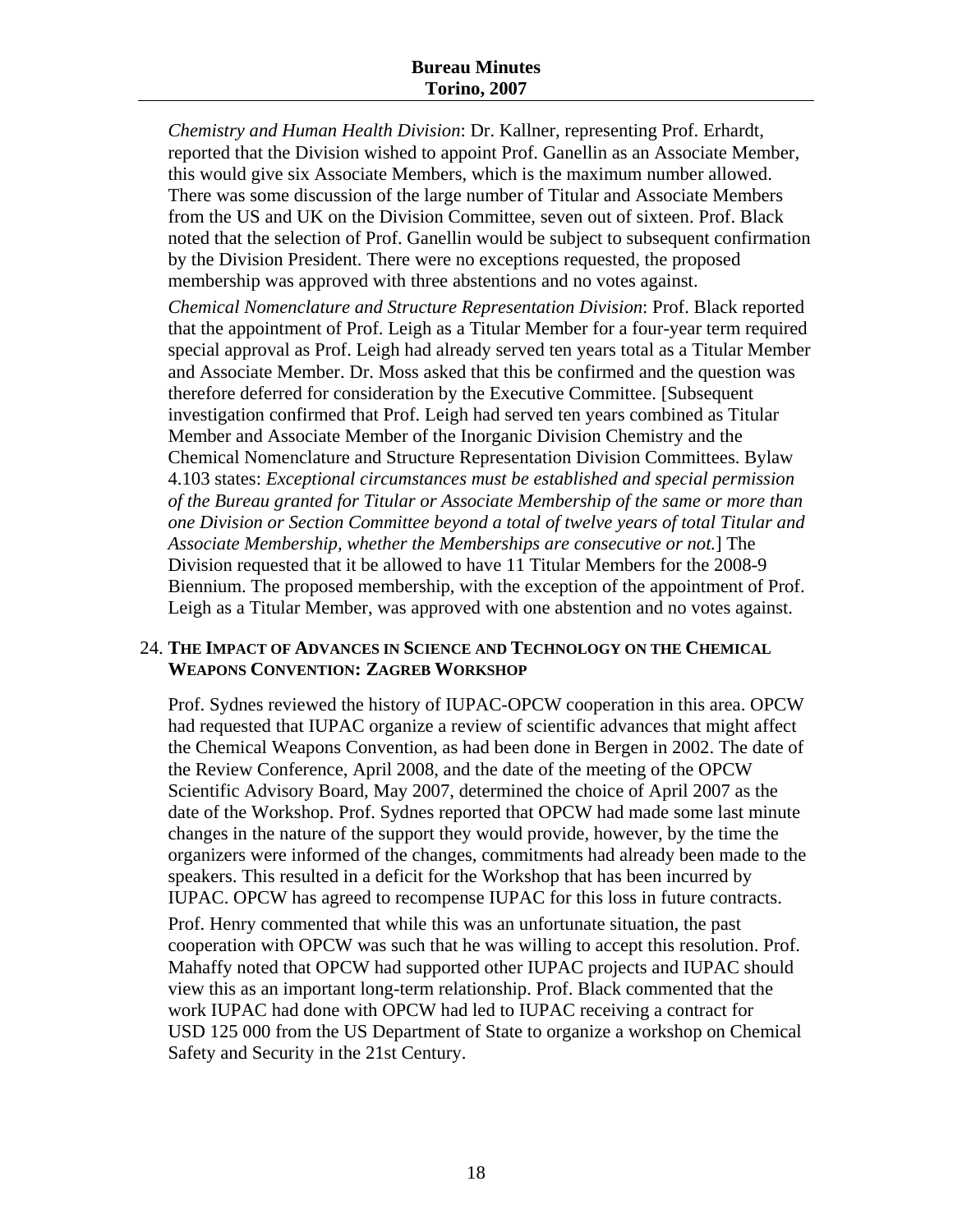#### 25. **REVIEW OF ITEMS TO BE REFERRED TO COUNCIL**

Prof. Henry reviewed the two Items that would be brought to Council under Council Agenda Item24: *Important Matters Referred to Council by Bureau at 44th General Assembly not Covered by Items on Council Agenda*.

The first is the proposal to pursue the designation of 2011 as the International Year of Chemistry. The second is the motion approved in Item 17.1 to delegate to the Bureau the authority to approve a name for the element of Atomic Number 112, in the case that there is no controversy after the Public Comment period.

#### 26. **DATES AND PLACE OF NEXT BUREAU MEETING**

Prof. Henry noted that the next meeting of the Bureau was scheduled at 12:30 Sunday, 12 August 2007. He reminded the Division Presidents and Standing Committee Chairmen that Division Presidents and Standing Committee Chairmen elected or appointed for 2008 are expected to attend.

He then commented that if Council adopted the recommendation of the Bureau to award the 2011 Congress and General Assembly to Puerto Rico, it would be appropriate to hold the next Bureau meeting in Turkey. He reminded the Bureau that under the new schedule adopted by the Executive Committee the 2008 meeting of the Bureau is in the second quarter. After some discussion, it was decided that the tentative date would be 29-30 March, with as usual the preceding two days reserved for meetings of the Division Presidents, the Project Committee, and the Evaluation Committee. The Bureau agreed to request that, in the case of the Council awarding the 2011 Congress and General Assembly to Puerto Rico, the Turkish Chemical Society host the 2008 meeting of the Bureau.

#### 27. **ANY OTHER BUSINESS**

Dr. Jost reported that the Commission on Isotopic Abundances and Atomic Weights (II.1) had met in Pisa, Italy, prior to the General Assembly. Following its meeting, the Commission recommended significant changes to the standard atomic weights, Ar(E), of 5 chemical elements. The following changes are based on new determinations of isotopic abundances and reviews of previous isotopic abundances and atomic masses:

|            | From       | Tο          |
|------------|------------|-------------|
| lutetium   | 174.967(1) | 174.9668(1) |
| molybdenum | 95.94(2)   | 95.96(2)    |
| nickel     | 58.6934(2) | 58.6934(4)  |
| ytterbium  | 173.04(3)  | 173.054(5)  |
| zinc       | 65.409(4)  | 65.38(2)    |

The values are presented in a concise notation whereby the standard uncertainty is given in parenthesis next to the least significant digits to which it applies; for example,  $Ar(Zn) = 65.38(2)$  is the concise form of the expression  $Ar(Zn) = 65.38 \pm$ 0.02

In addition, the recommended value for the isotope amount ratio of  ${}^{40}Ar/{}^{36}Ar$ , which may be of importance to geochronologists, has been changed from 296.03(53) to